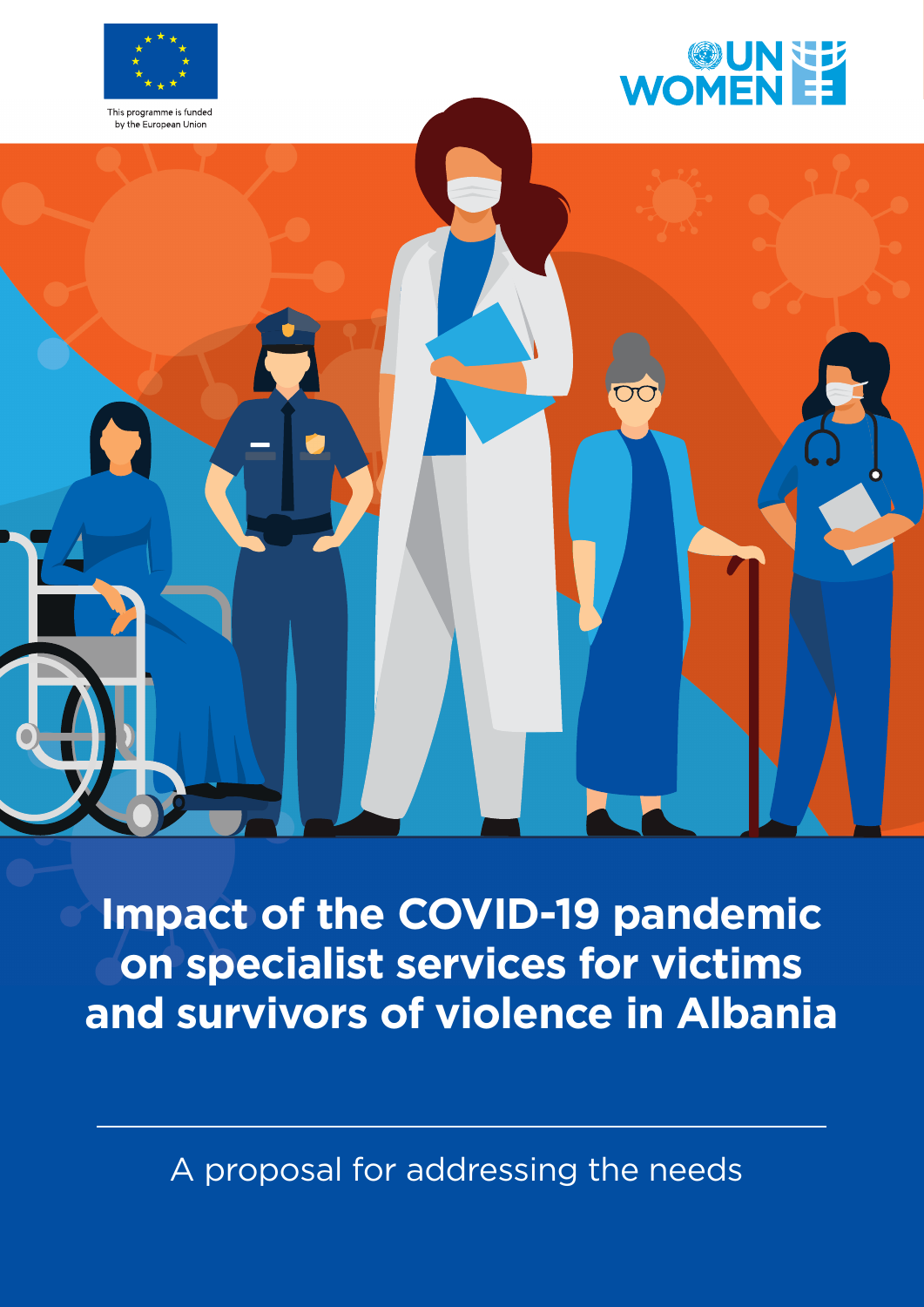

Copyright © UN Women 2020 All rights reserved.

All rights reserved. No part of this publication may be reproduced, stored in a retrieval system or transmitted, in any form or by means, electronic, mechanical, photocopying, recording or otherwise, without prior permission.

UN Women is the UN organization dedicated to gender equality and the empowerment of women. A global champion for women and girls, UN Women was established to accelerate progress on meeting their needs worldwide. UN Women supports UN Member States as they set global standards for achieving gender equality and works with the Governments and civil society to design laws, policies, programmes and services needed to implement these standards.

This report was produced with the financial support of the European Union. Its contents are the sole responsibility of the Regional Programme on Ending Violence Against Women in the Western Balkans and Turkey "Implementing Norms, Changing Minds" and do not necessarily reflect the views of the European Union. The content of this publication does not necessarily reflect the views of UN Women, its Executive Board or the United Nations Member States. The designations in this publication do not imply an opinion on the legal status of any country or territory, or its authorities, or the delimitation of frontiers.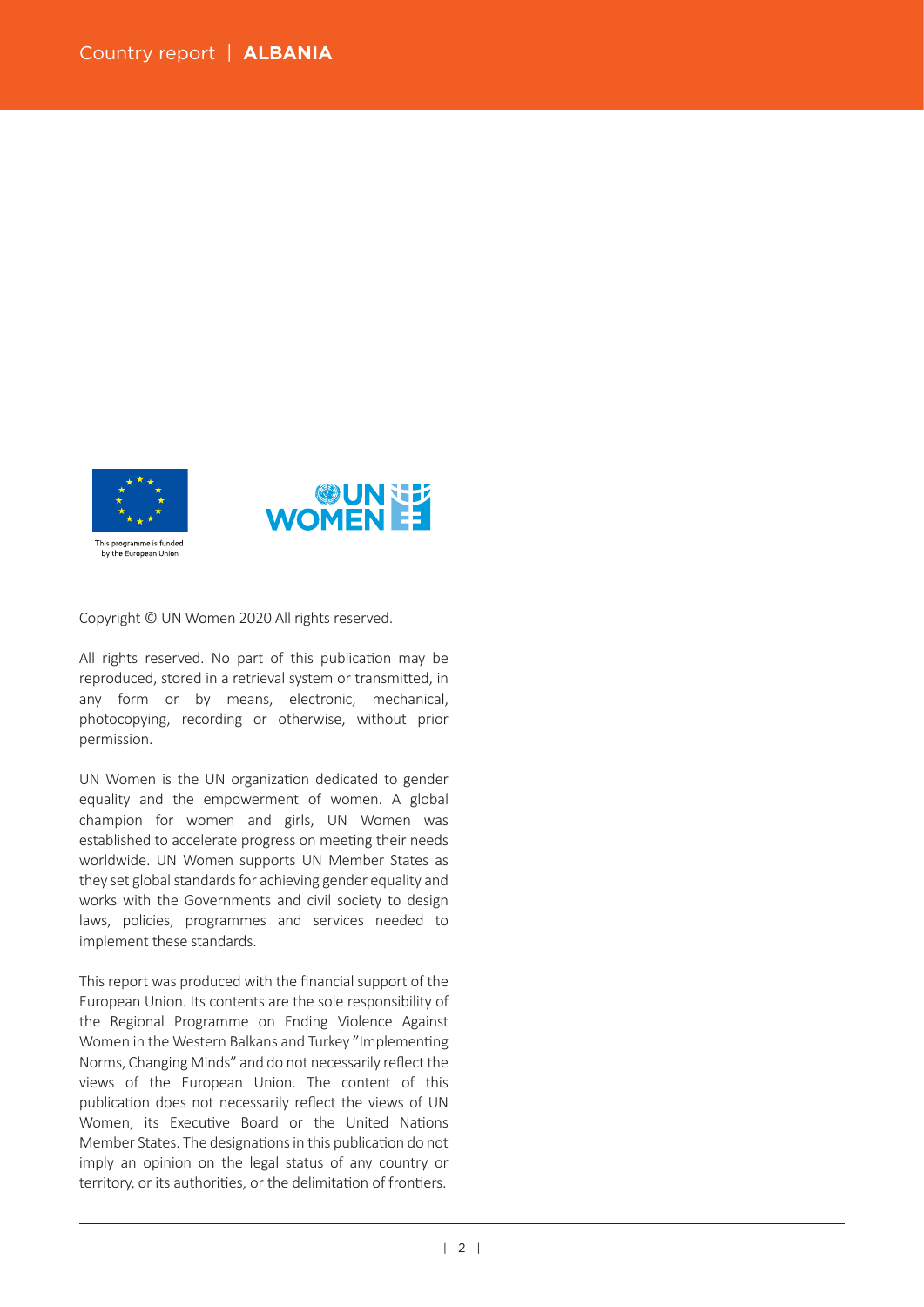# **Contents**

|         | Content                                                                      | 3.      |
|---------|------------------------------------------------------------------------------|---------|
|         | <b>Acknowledgements</b>                                                      | 4       |
|         | <b>List of Acronyms</b>                                                      | 5       |
| $1_{-}$ | <b>Introduction</b>                                                          | 6       |
|         | 2. Perception of impact of the COVID-19 pandemic on<br>implementing partners | 9       |
|         | 3. Needs and challenges caused by the COVID-19 pandemic                      | $12 \,$ |
|         | 4. Challenges related to other VAW activities                                | $22 \,$ |
|         | 5. Key recommendations for programming purposes                              | 23      |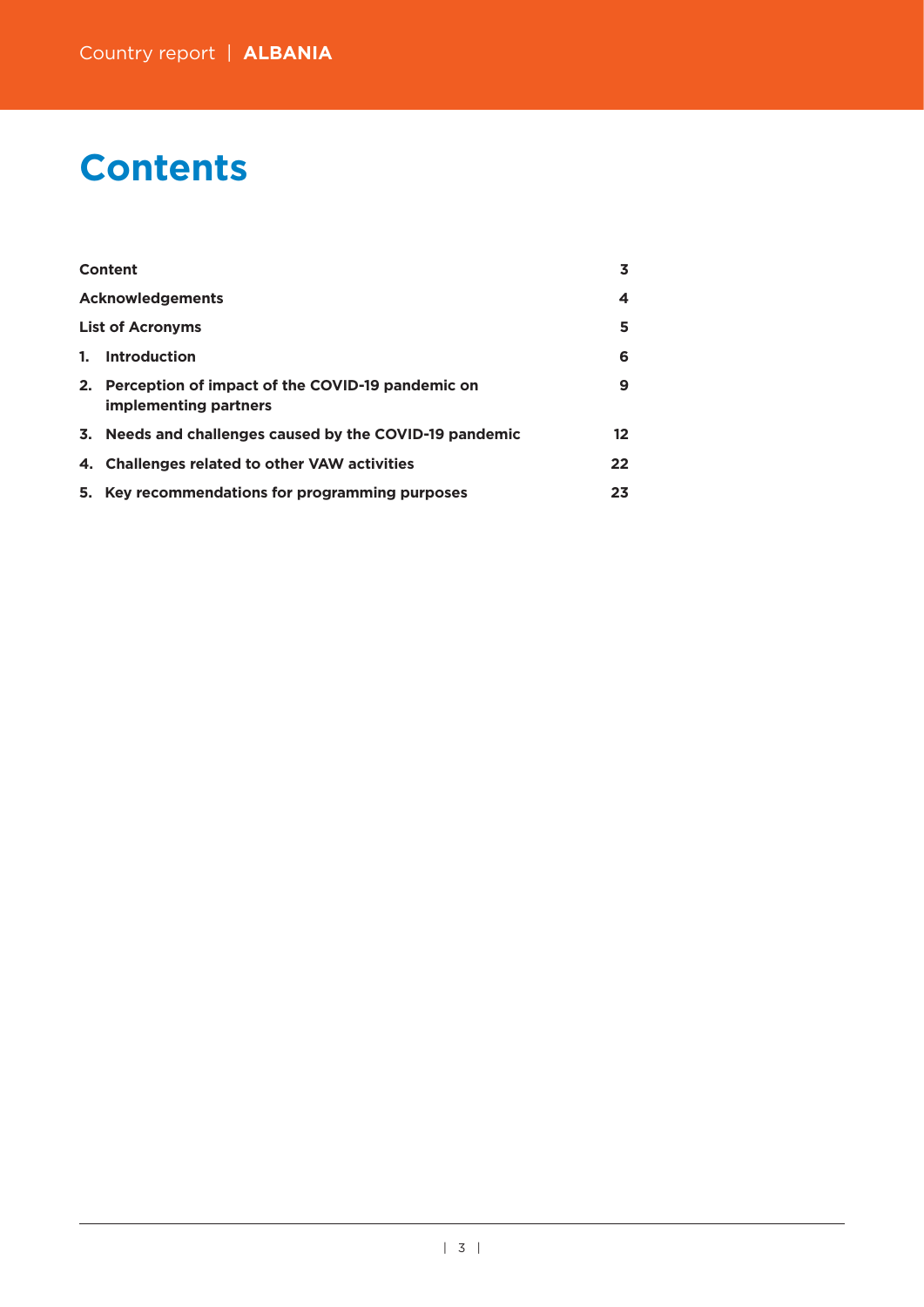# **Acknowledgements**

This report, which is part of the rapid assessment"[Impact of the COVID-19 pandemic on](https://eca.unwomen.org/en/digital-library/publications/2020/05/impact-of-the-covid-19-pandemic-on-specialist-services-for-victims-and-survivors-of-violence) specialist services for victims and survivors of violence in the Western Balkans and Turkey: [A proposal for addressing the needs,](https://eca.unwomen.org/en/digital-library/publications/2020/05/impact-of-the-covid-19-pandemic-on-specialist-services-for-victims-and-survivors-of-violence)" was prepared and adapted by the UN Women Europe and Central Asia Regional Office within the regional programme on ending violence against women in the Western Balkans and Turkey, "Implementing Norms, Changing Minds."

The rapid assessment is the result of a truly collective endeavour made possible thanks to the valuable and insightful contributions of six civil society partners in Albania who generously gave their time and energy to help produce the report. We also extend our sincere gratitude and special thanks to the women survivors who shared their testimonies and personal stories.

We offer our gratitude to the author and lead researcher, Marija Babović, for her incredible feat in this period of crisis that has been achieved only thanks to her devotion, longstanding expertise and ability to think outside of the box.

Also, we thank the UN Women colleagues, who showed prompt responsiveness and will play a key role in supporting the implementation of the programmatic interventions proposed in the assessment. Finally, we extend our gratitude to the European Commission for its continuous support in addressing the needs of women and girls in the region.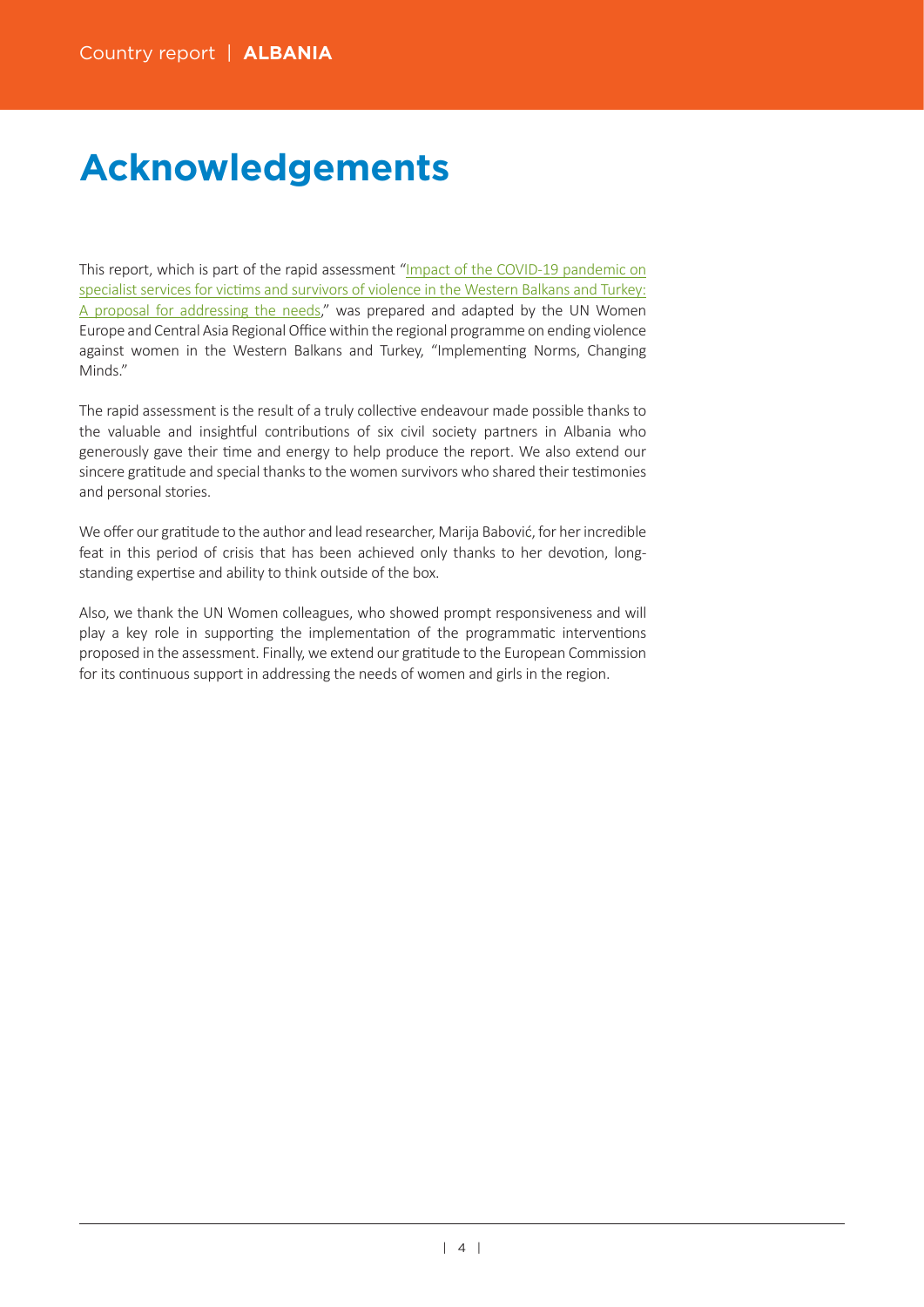# **List of Acronyms**

| <b>ADRF</b>     | Albanian Disability Rights Foundation                         |
|-----------------|---------------------------------------------------------------|
| <b>CEDAW</b>    | Convention on the Elimination of Discrimination against Women |
| <b>CLCI</b>     | Center for Legal Civic Initiatives                            |
| <b>COVID-19</b> | Corona Virus Disease 2019                                     |
| <b>GADC</b>     | Gender Alliance for Development Center                        |
| EU              | European Union                                                |
| <b>HRDC</b>     | Human Rights in Democracy Center                              |
| IC.             | Istanbul Convention                                           |
| <b>IOs</b>      | International Organizations                                   |
| <b>INGOs</b>    | International Non-Governmental Organizations                  |
| <b>OCYR</b>     | Observatory for Children and Youth Rights                     |
| <b>UN</b>       | United Nations                                                |
| <b>VAW</b>      | Violence against Women                                        |
| <b>WFE</b>      | Woman Forum Elbasan                                           |
| <b>WHO</b>      | World Health Organization                                     |
|                 |                                                               |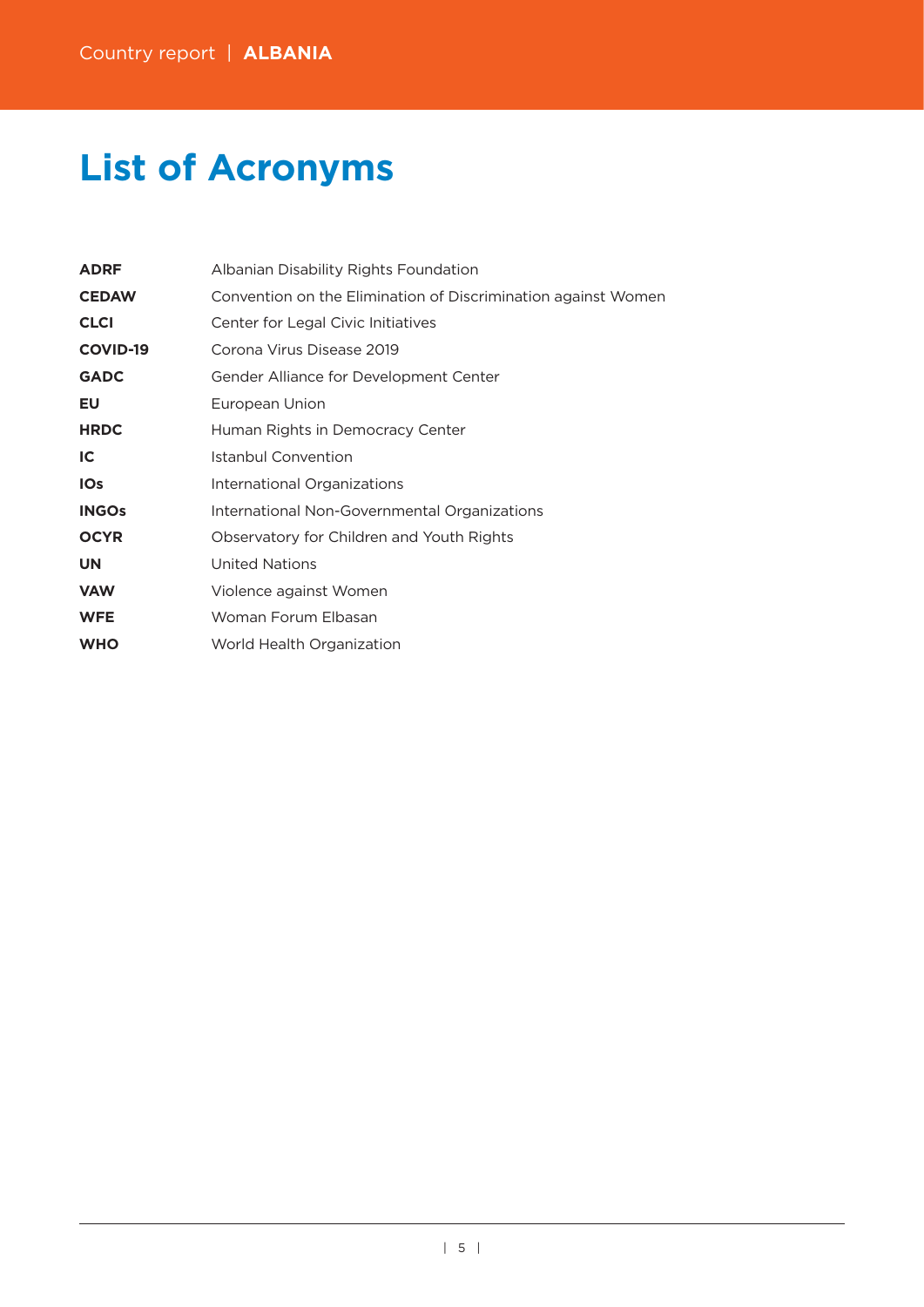# **1. Introduction**

# **BACKGROUND**

The outbreak of the COVID-19 pandemic has strongly impacted the health of populations, economies and public services, including social services, working patterns and everyday life practices of people around the globe. Since March 11, 2020, when the World Health Organization (WHO) declared the COVID-19 outbreak as a global pandemic, governments in the Western Balkans and Turkey began introducing measures in response to it. The impact of the pandemic has deepened already profound gender gaps grounded in patriarchal structures and cultures. The burden of the COVID-19 crisis has been particularly placed on women. They make up the majority of frontline workers in the health sector and the majority of the workforce in supermarkets and pharmacies, not only being exposed to higher health risks but also facing challenges in commuting to work in the face of cancellation of public transport, organizing childcare during the closure of kindergartens and schools, and caretaking for older family members as their movement is reduced or prohibited. The challenges faced by women who are now working from home are of different kind interference of work and family care and stress caused by difficulties to commit adequately to work under the pressure of family needs, and vice versa. The pandemic has also impacted women providing personal services whose microbusinesses are closed, as well as the army of women informally providing services to households, such as cleaning/household maintenance, childcare and care for the elderly, who have been left without work or incomes. $1$ The COVID-19 pandemic has demonstrated the profoundness of gender inequalities in the region and the fragility of progress made to date.

Violence against women (VAW) is the most extreme manifestation of gender inequalities, and when these inequalities increase, violence follows the same pattern. As documented by different reports,<sup>2</sup> violence increases in

humanitarian situations, including those related to epidemics and pandemics. Frustration related to health risks, but also economic losses, uncertainty, lockdowns, restrictions in movement and deprivation, increase violence against women. At the same time, due to the measures in response to pandemics, services for prevention and protection of women from violence are less available, whether due to changed work regimes, lack of information on new modes of access to services, restricted movement or firmer control of perpetrators over women during lockdowns.

Within this context, the regional programme "Ending violence against women in the Western Balkans and Turkey: Implementing Norms, Changing Minds," managed by UN Women and funded by the European Union, launched a rapid assessment of specialized services to women exposed to violence with an aim to better understand the current situation and challenges posed to service delivery, as well as to explore new opportunities for innovative approaches. The EU-UN Women programme has been supporting a reduction in discrimination and violence against women and girls in the Western Balkans (Albania, Bosnia and Herzegovina, Kosovo\*, North Macedonia, Montenegro and Serbia) and Turkey, anchored in the Convention on the Elimination of Discrimination against Women (CEDAW), the Council of Europe Convention on preventing and combating violence against women and domestic violence (the Istanbul Convention), and also in alignment with European Union accession standards. The programme supports the development of an enabling legislative and policy environment on eliminating violence against women and all forms of discrimination; promotes favorable social norms and attitudes to prevent gender discrimination and violence against women; and pursues empowering women and girls

<sup>1.</sup> UN Women Europe and Central Asia, Gender Equality matters in COVID-19 response, https://eca.unwomen.org/en/news/in-focus/in-focus-gender[equality-in-covid-19-response.](https://eca.unwomen.org/en/news/in-focus/in-focus-gender-equality-in-covid-19-response)

<sup>2.</sup> UNGA A/70/723. Protecting Humanity from Future Health Crises: Report of the High Level Panel on the Global Response to Health Crises. For the European Union, this designation is without prejudice to positions on status, and is in line with UNSCR 1244/1999 and the ICJ Opinion on the Kosovo declaration of independence. For UN Women, references to Kosovo shall be understood to be in the context of UN Security Council Resolution 1244 (1999).

For the European Union, this designation is without prejudice to positions on status, and is in line with UNSCR 1244/1999 and the ICJ Opinion on the Kosovo declaration of independence. For UN Women, references to Kosovo shall be understood to be in the context of UN Security Council Resolution 1244 (1999).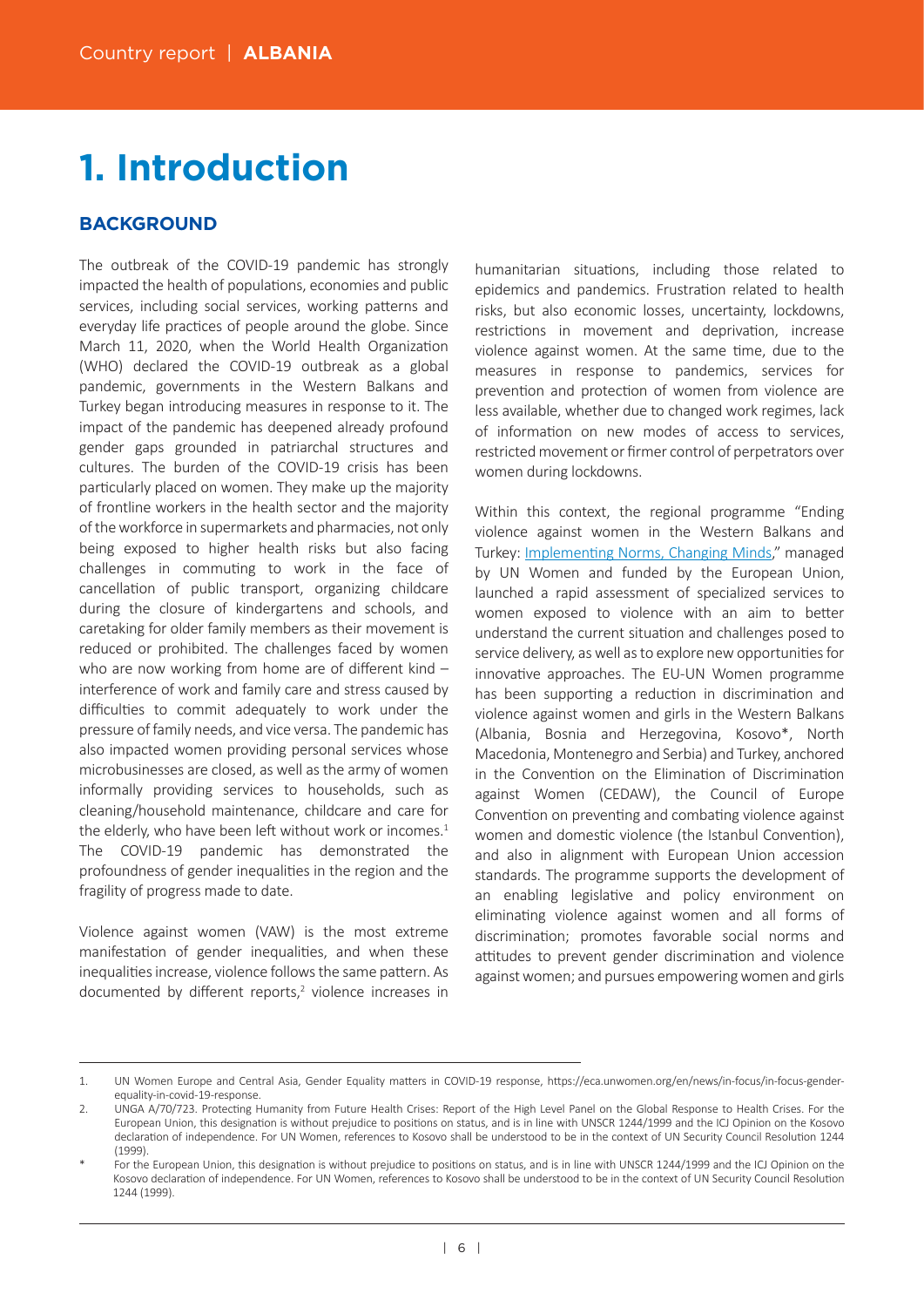(including those from disadvantaged groups) who have experienced discrimination or violence to advocate for and use available, accessible, and quality services. The programme channels its interventions through and to women's organizations, with an emphasis on those working with women from disadvantaged groups.

## **PURPOSE, SCOPE AND OBJECTIVES**

This report, which is part of the rapid assessment "Impact of the COVID-19 pandemic on specialist services for vic�ms and survivors of violence in the Western Balkans and Turkey: A proposal for addressing the needs," presents the situation regarding the delivery of specialized services in Albania in the context of the COVID-19 pandemic to women exposed to violence, including those that are faced with multiple discrimination. The aim of this assessment is to understand the challenges service providers are facing in service delivery, their mitigation strategies and the emergence of innovative solutions and practices. The report also considers the challenges women face in accessing services in Albania. The objective is to provide evidence and recommendations for programming in order to provide adequate support to civil society organizations during and after the pandemic.

It is important to note that this assessment is limited in scope and purpose and is not intended to provide a comprehensive mapping of services provided in Albania, nor a comprehensive evaluation of those services. Instead, this rapid assessment intends to provide information that can serve as a snapshot of the impact of the COVID-19 pandemic on a select group of organizations and their beneficiaries. While the report is far from comprehensive, it may provide useful insights to civil society organizations and donors on the gaps exposed by the pandemic and some options for addressing those gaps.

There are at least two crucial reasons for this intervention. Firstly, the pandemic has revealed that services are not well designed for crisis situations, particularly crises caused by infectious diseases, which have very different causes and consequences from emergency situations caused by natural or human-made disasters. Secondly, the pandemic more clearly revealed weak spots in the system for prevention and protection, which can be better targeted

with support. The pandemic crisis, as any other crisis, poses challenges, but also presents opportunities for innovation as organizations adjust services to fit the new reality; this innovation should be supported in order to develop more effective and better quality services.

Within this framework, the specific objectives of the rapid assessment include:

- Understanding the challenges in service provision and mitigation strategies;
- Understanding the obstacles in accessing services by women who experienced violence during the COVID-19 pandemic or those who were already beneficiaries of specialized services prior to the crisis and still rely on support:
- Understanding the capaci�es and needs of service provider organizations in order to provide more adequate support and enable them to more effectively adjust to the situation and provide continuous services in line with Istanbul Convention standards;
- Identifying the needs of women victims of violence related to information, helplines and shelter, as well as medical, psychological and legal support.

The scope of the assessment in terms of the sample includes civil society organizations which are implementing partners from Albania supported through EU-UN Women programme. In terms of time frame, the assessment covers the period from the time COVID-19 was declared a pandemic (mid-March) until early May. This was a period of dynamic changes. Although some measures have been relaxed or lifted by the end of the preparation of this report, it is still difficult to see how long pandemic will last or which measures will remain effective in the longer term.

Therefore, the recommendations are not focused on the immediate response to the pandemic situation, but are designed with the idea that the challenges revealed during the pandemic highlight existing gaps and provide opportunities for new solutions that can be applied in the post-pandemic period.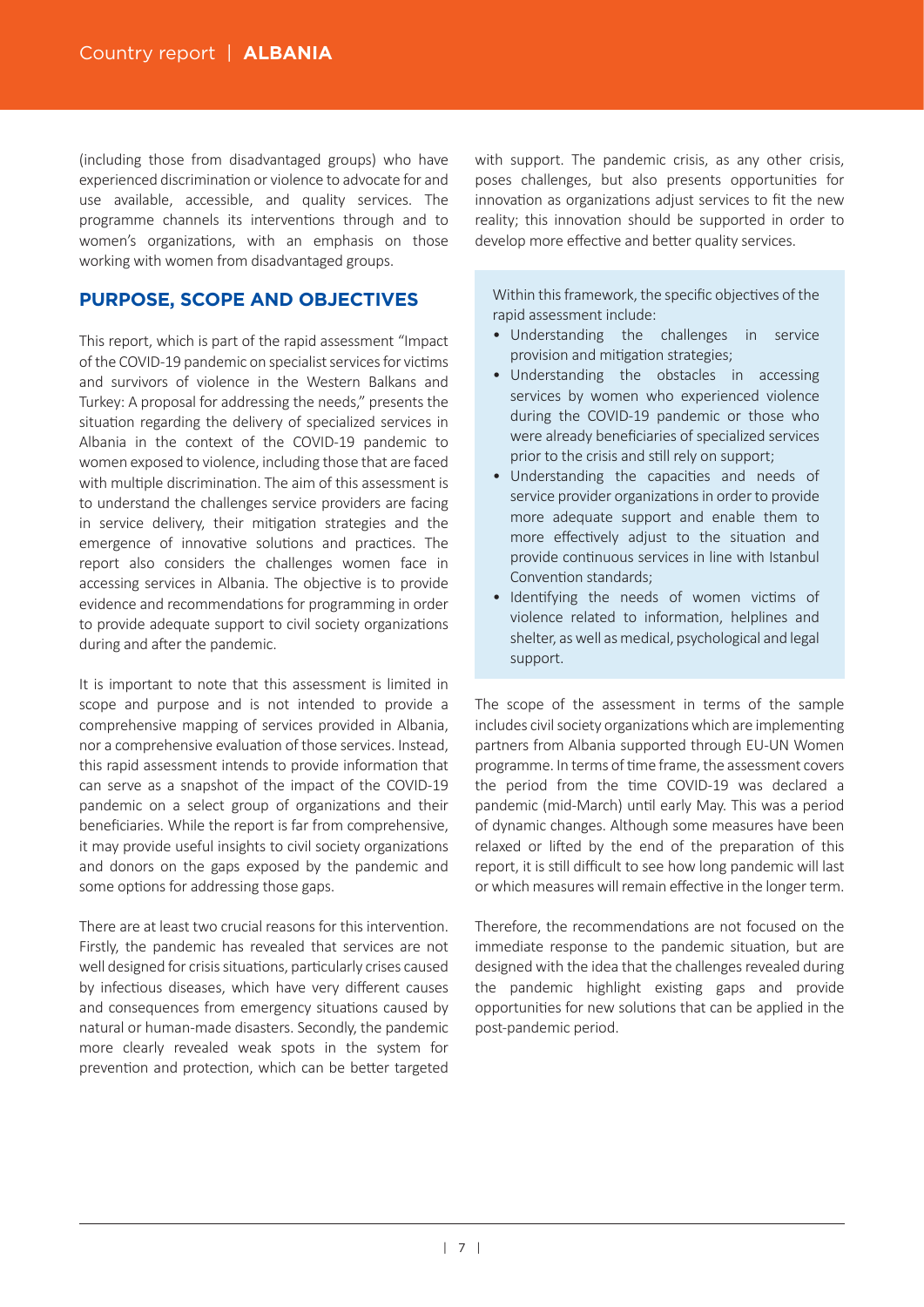## **METHODOLOGY**

The report is based on data obtained by an online survey administered to organizations supported through UN Women programme 'Implementing Norms, Changing Minds.' In total, six organizations submitted answers to the structured questionnaire.

As supplementary to this survey, semi-structured in depth interviews were conducted with beneficiaries of services. The beneficiaries were interviewed by qualified personnel of implementing organizations using a unified interview guide. The interviews were conducted in line with the highest ethical standards, taking care of the safety of beneficiaries, preventing secondary victimization and granting full anonymity and confidentiality of respondents.

## **COVID-19 MEASURES AND THEIR IMPACT ON BENEFICIARIES AND SERVICES**

On the 8th of May, the total number of registered COVID-19 infection cases in the Western Balkans and Turkey was 151,204, Albania having 850 cases.

In response to the pandemic, governments across the region, including Albania, introduced diverse measures, which had a significant impact on service delivery. The majority of implementing organizations reported that their work was impacted by the restrictions of movement of citizens, transfer of work from offices to homes, special work regimes of health institutions that allowed only admission of urgent medical cases, postponement of all court proceedings related to VAW and domestic violence (DV) except emergency measures, cancellation of public transport and closure of direct, face-to-face services in public administration and public social services.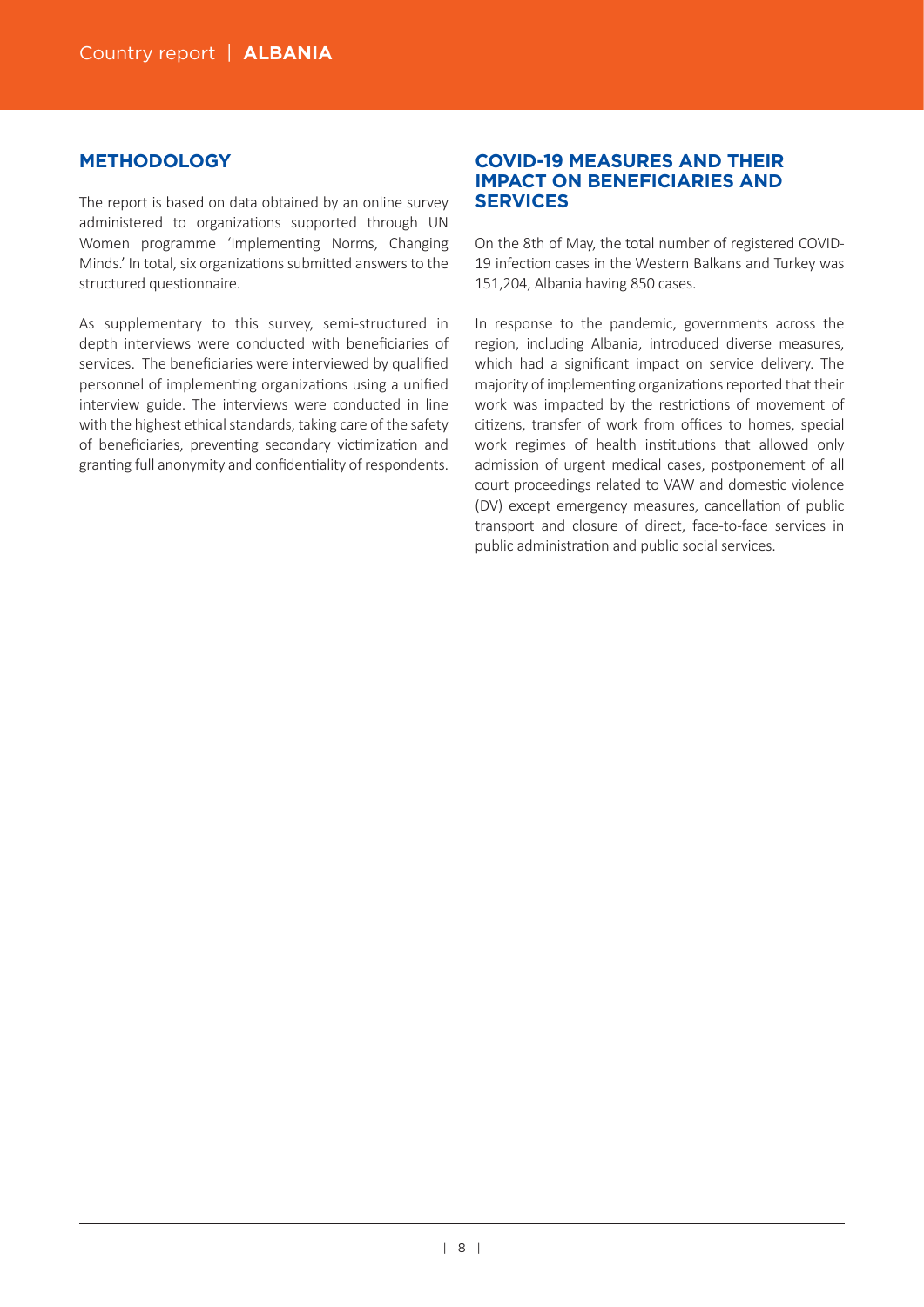# **2. Perception of impact of the COVID-19 pandemic on implementing partners**

Six organizations participated in the survey in Albania: Observatory for Children and Youth Rights (OCYR), Centre for Legal Civic Initiatives (CLCI), Gender Alliance for Development Center (GADC), Human Rights in Democracy Center (HRDC), Albanian Disability Rights Foundation (ADRF) and Woman Forum Elbasan (WFE). In the civil society frame of reference where organizations are often very small (bellow 10 employees), participating organizations range from small to mid-sized in terms of number of employees. The biggest organization is the Observatory, with 18 employees (six of which are employed permanently and 12 temporarily), followed by ADRF with 17 employees, and WFE with 10 employees. Remaining organizations employ less than 10 persons: nine for CLCI, eight for HRDC and six for GADC (Table 1). WFE mobilizes the biggest number of volunteers (100), followed by CLCI (25), while Observatory and ADRF reported three and four volunteers respectively. HRDC and GADC currently have no volunteers engaged.

After the outbreak of the COVID-19 pandemic, two organizations experienced changes in staff. HRDC decreased its number of permanently employed staff by

four persons but increased its number of temporary employed staff by six persons. GADC decreased its number of temporary employees by three and its number of volunteers by four. Except for two organizations  $(33%)$  – WFE and GADC – who could maintain their activities between one and three months, other organizations demonstrate a high level of resilience as they are able to maintain operations for a year or more in situations of crisis.

Out of six organizations, two own the premises where their offices are located, one organization uses the premises without paying rent and three organizations rent their premises.

In addition to providing services to women victims of violence, all organizations are engaged in campaigning, awareness raising and advocacy, and all except one are engaged in research activities. The organizations are mainly funded by international organizations, NGOs, and foundations, while only one organization is partly financed through the national budget and with a small share through its own commercial activity.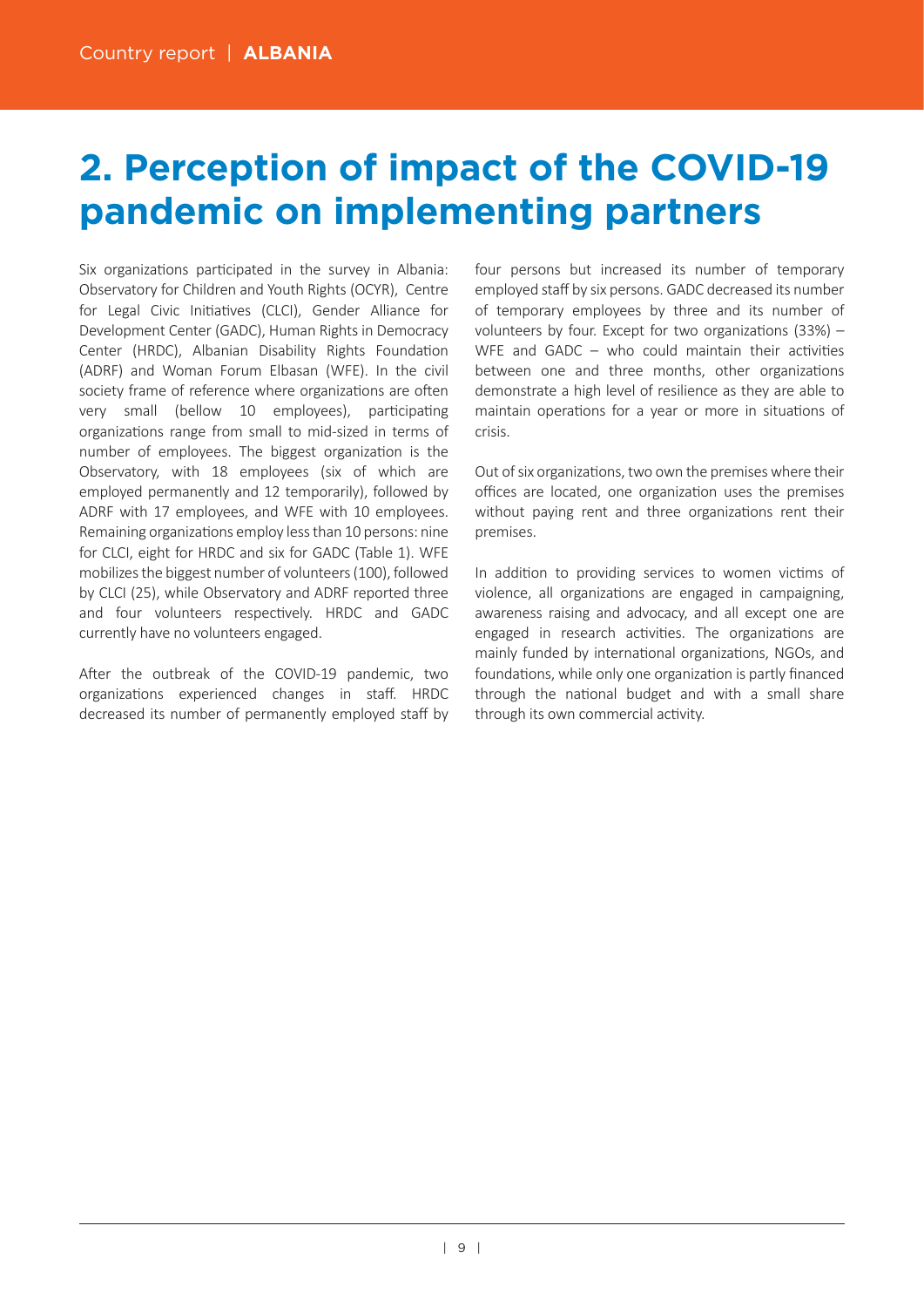**Table 1: Profile of implementing partners**

|                                                           | <b>OCYR</b>                                                     | <b>CLCI</b>                                | <b>HRDC</b>                          | <b>WFE</b>            | <b>GADC</b>                                | <b>ADRF</b>                                                                         |
|-----------------------------------------------------------|-----------------------------------------------------------------|--------------------------------------------|--------------------------------------|-----------------------|--------------------------------------------|-------------------------------------------------------------------------------------|
| Geographical<br>scope                                     | National                                                        | National                                   | Local                                | Regional              | National                                   | Inter-regional                                                                      |
| Permanently<br>employed                                   | 6                                                               | 6                                          | $\overline{2}$                       | 6                     | 5                                          | 13                                                                                  |
| <b>Temporarily</b><br>employed                            | 12                                                              | 3                                          | 6                                    | $\overline{4}$        | 1                                          | $\overline{4}$                                                                      |
| <b>Volunteers</b>                                         | 3                                                               | 25                                         | $\Omega$                             | 100                   | $\Omega$                                   | 4                                                                                   |
| Change in<br>personnel<br><b>February - April</b><br>2020 | No change                                                       | No change                                  | -4 permanent<br>+6 temporary         | No change             | -3 temporary<br>-4 volunteers              | No change                                                                           |
| <b>Key activities</b><br>other than<br>services           | Advocacy<br>campaign<br>research                                | Advocacy<br>campaign<br>research           | Advocacy<br>campaign<br>research     | Advocacy<br>campaign  | Advocacy<br>campaign<br>research           | Advocacy<br>campaign<br>research                                                    |
| Organization<br>premises                                  | Using premises<br>without paying<br>provided by LSG<br>or other | Rented                                     | Rented                               | Rented                | own property                               | own property                                                                        |
| Resilience-<br>how long they<br>are able to<br>sustain    | More than a<br>year                                             | More than a<br>year                        | More than a<br>year                  | Between 1-3<br>months | Between 1-3<br>months                      | A year                                                                              |
| <b>Main sources of</b><br>funding                         | 100% IOs                                                        | 74% IOs<br><b>26% INGOs</b><br>foundations | 60% IOs<br>40% INGOs.<br>foundations | 100% IOs              | 30% IOs<br><b>70% INGOs</b><br>foundations | 20% national<br>budget<br>50% IOs<br><b>20% INGOs</b><br>10% commercial<br>activity |

The COVID-19 pandemic and measures taken in response have impacted the work of the organizations, especially in terms of restrictions of mobility, cancellation of public transport and postponement of court proceedings (Chart 1).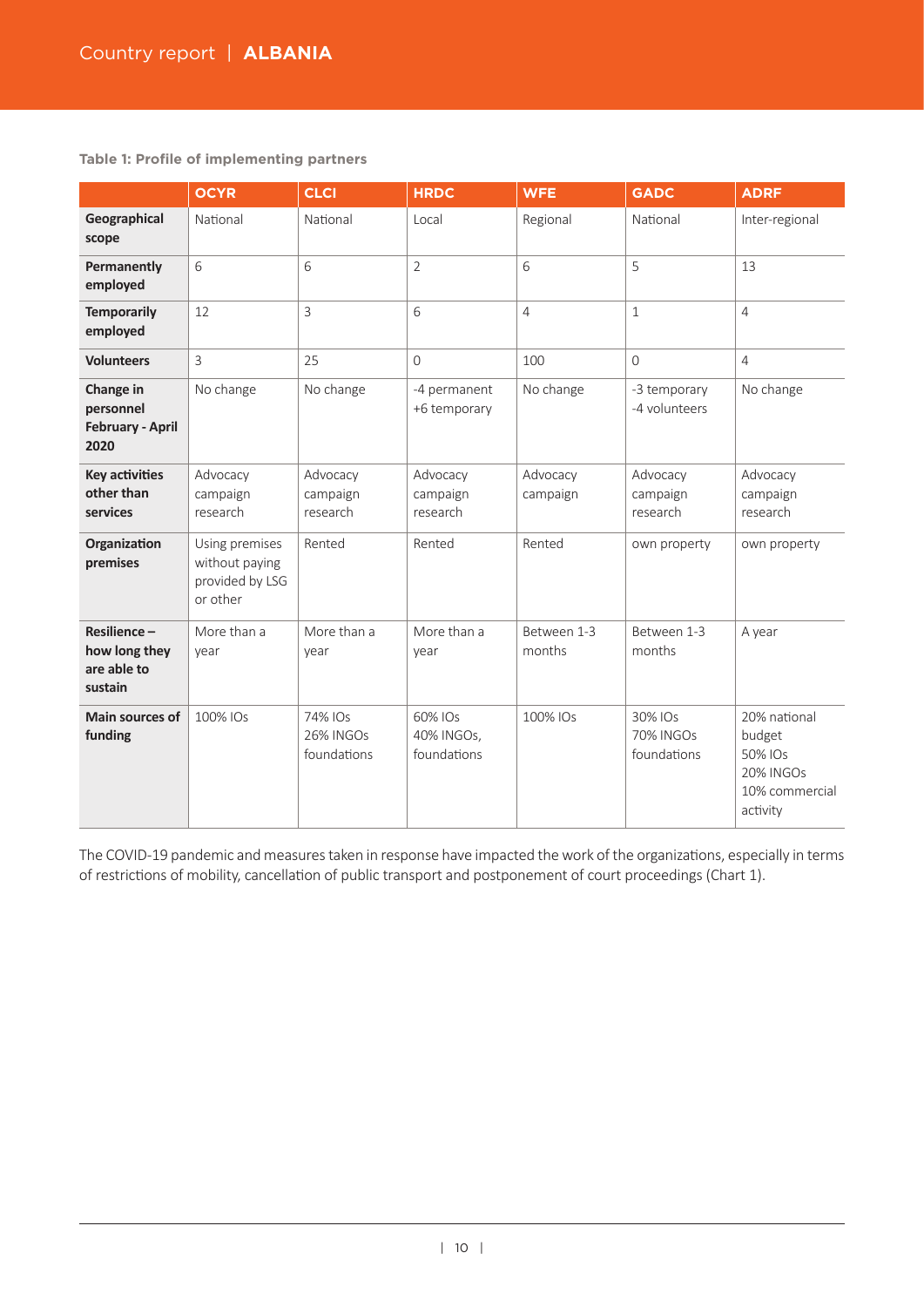**Chart 1: Impact of measures in response to the COVID-19 pandemic on implementing partners**

| Measures in response to COVID-19 crisis that have impacted organizations (N, %)                                   |     |      |  |  |
|-------------------------------------------------------------------------------------------------------------------|-----|------|--|--|
| Curfew, restriction of movement of all citizens                                                                   | 6/6 | 100% |  |  |
| Work transferred to home when possible; strict health measures for those<br>who still have to go to the workplace | 6/6 | 100% |  |  |
| Closure of kindergartens, schools                                                                                 | 4/6 | 67%  |  |  |
| Mobility restriction for certain groups, such as older population, children up to age 18                          | 3/6 | 50%  |  |  |
| Cancellation of public transport in the city/community excluding taxi                                             | 5/6 | 83%  |  |  |
| Cancellation of intercity public transport, excluding taxi                                                        | 5/6 | 83%  |  |  |
| Special work regime of health institutions which allows only admission of<br>urgent medical cases                 | 4/6 | 67%  |  |  |
| Quarantine for persons who were in contact with infected persons<br>but do not have symptoms                      | 3/6 | 50%  |  |  |
| Self-isolation for persons who are infected and with mild symptoms                                                | 2/6 | 33%  |  |  |
| Self-isolation upon return from trips abroad                                                                      | 2/6 | 33%  |  |  |
| Forced hospitalization of all those infected, regardless the gravity of sickness and<br>symptoms                  | 1/6 | 17%  |  |  |
| Shorter working hours of shops, supermarkets, pharmacies, banks                                                   | 3/6 | 50%  |  |  |
| Closure of all shops that do not sell food, medicaments, hygiene products,<br>child supplies, and similar         | 2/6 | 33%  |  |  |
| Closure of all direct, face-to-face services in public administration and transfer<br>to mail or phone            | 4/6 | 67%  |  |  |
| Postponement of all court proceedings except those that cannot be postponed, such as<br>emergency VAW measures    | 6/6 | 100% |  |  |
| Closure of cities/municipalities (ban to leave or enter city/municipality)                                        | 3/6 | 50%  |  |  |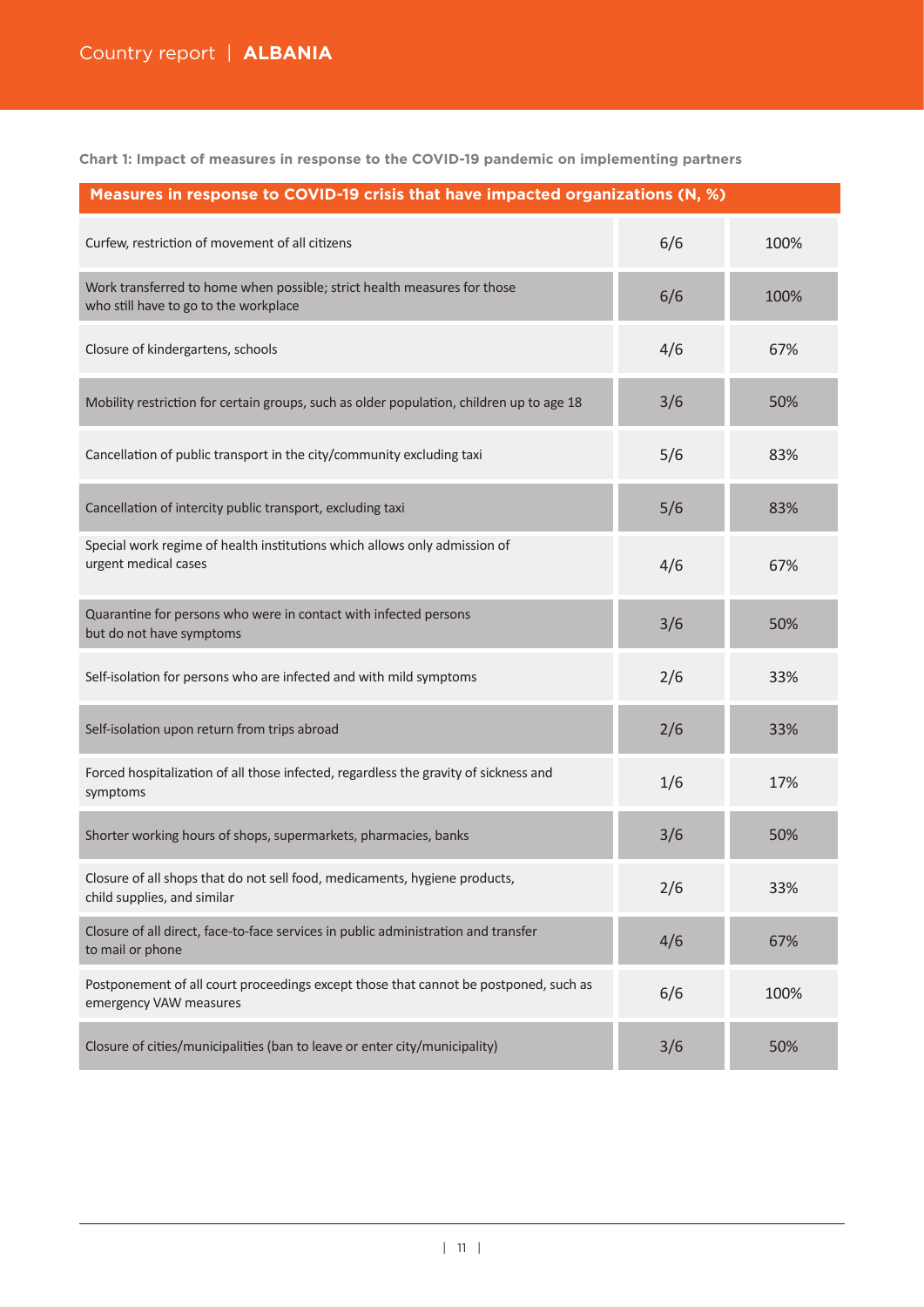# **3. Needs and challenges caused by the COVID-19 pandemic**

## **Challenges in service delivery and mitigation strategies**

Services provided by most organizations in April 2020 include assistance in accessing other institutions, development of individual safety plans, free legal aid support, general counselling and information sharing as well as education and training (Table 2).

Within the shifting context due to the COVID-19 pandemic and government measures taken in response, all organizations except one (5 out of 6, or 83%) have reorganized services they provide. Activities aborted after the outbreak of pandemic most often include participation in local coordination teams, general counselling, education and training and support in employment. Changes in services for each organization are presented in Chart 2.

#### **Table 2: Services provided in April 2020**

| <b>Services</b>                            | N              | %  |
|--------------------------------------------|----------------|----|
| Helpline                                   | 2              | 33 |
| Shelter                                    | 1              | 17 |
| Support to child witness                   | 1              | 17 |
| Assistance in accessing healthcare         | 2              | 33 |
| Assistance in accessing other institutions | 3              | 50 |
| Development of safety plans                | 3              | 50 |
| Participation in local coordination teams  | 1              | 17 |
| General counselling, information sharing   | 3              | 50 |
| Psychosocial counselling                   | $\mathfrak{D}$ | 33 |
| Free legal aid                             | 3              | 50 |
| Education and training                     | 3              | 50 |
| Support to employment                      | 2              | 33 |

**Chart 2: Organizations by services in April 2020 and changes in comparison to February 2020**

#### **Observatory**

**APRIL:** development of safety plans

**CANCELLED:** participation in local coordination teams, counselling, information sharing, education and training

#### **CLCI**

**APRIL:** Helpline, support to child development of safety plans, general counselling, legal aid

**CANCELLED:** education and training and support to

### **WFE**

**APRIL:** helpline, shelter, access to healthcare, access to

**CANCELLED:** development of psychosocial support,

## **GADC**

**APRIL:** general counselling, education and training, support to employment

**CANCELLED:** participation in local coordination teams, development of safety plans, support in access to institutions, education, support to employment

### **HRDC**

**APRIL:** access to institutions, development of safety plans, free legal aid

**CANCELLED:** access to healthcare, participation in local coordination teams, general counselling, education and training, support to employment

## **ADRF**

**APRIL:** no support services

**CANCELLED:** access to local coordination teams, general counselling, free legal support in employment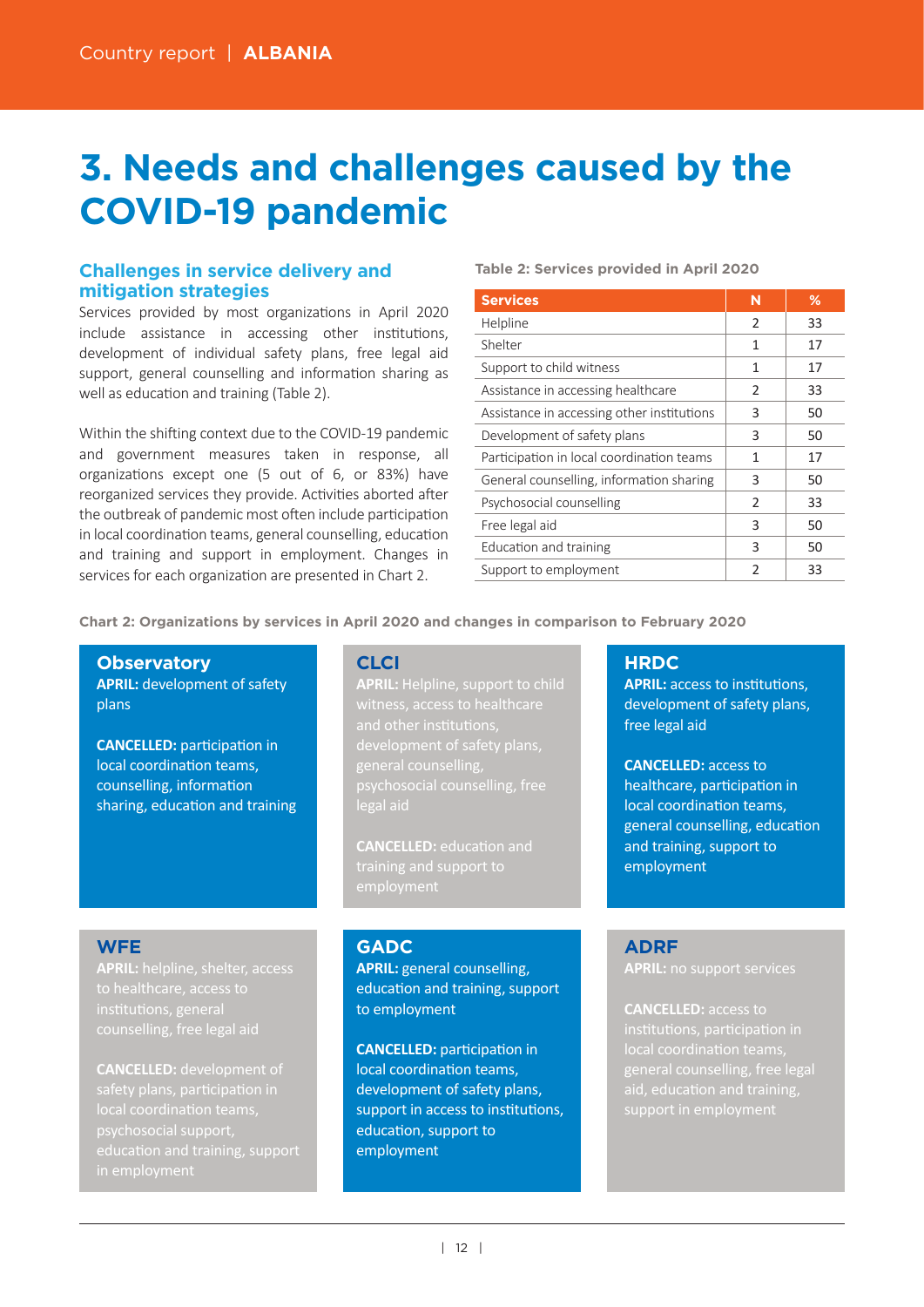Shifts in activities are closely related to the perception of priorities of target groups to which the different organizations provide support. However, it also depends on the availability of resources and the organizations' capacities to develop somewhat successful mitigation strategies, as well as the trade-off between keeping providing services at any cost and the potential jeopardization of quality when providing these services in new modes. For instance, WFE decided to cancel psychosocial support as a standalone faceto-face service during the COVID-19 crisis in order to minimize health risks for staff and beneficiaries. They chose not to provide this service by phone or online.

Chart 3 below presents the perception of priorities in February and April 2020 for each organization, while Table 3 summarizes perception of priorities for those two months for the entire group of organizations. In April 2020 the

majority of organizations (67%) perceives free legal aid as a priority; half of the organizations emphasize the priority of individual safety plans as well as education and training; one-third of the organizations points to helpline, support in access to institutions and psychosocial counselling as priority services. Participation in local coordination teams and general counselling are perceived as one of the three priorities by one organization each (Table 3).

The change in comparison to the pre-COVID-19 period is visible in the increased prioritization of helpline, support in access to institutions, development of individual safety plans, and psychosocial counselling. Prioritization decreased regarding shelter, participation in coordination teams, general counselling, education and training and support to employment.

| <b>Services</b>                               | Organizations that pointed to the service as<br>one of the three priority services |                          |                          |                   |
|-----------------------------------------------|------------------------------------------------------------------------------------|--------------------------|--------------------------|-------------------|
|                                               |                                                                                    | <b>February 2020</b>     |                          | <b>April 2020</b> |
|                                               | N                                                                                  | %                        | N                        | %                 |
| Helpline                                      |                                                                                    | $\overline{\phantom{a}}$ | $\overline{2}$           | 33                |
| Shelter                                       | 1                                                                                  | 17                       | $\overline{\phantom{a}}$ |                   |
| Rape crisis centers                           | $\overline{\phantom{a}}$                                                           | $\overline{\phantom{a}}$ | $\overline{\phantom{a}}$ | $\overline{a}$    |
| Support to child witness                      | $\overline{\phantom{a}}$                                                           | $\overline{\phantom{a}}$ | $\overline{\phantom{a}}$ |                   |
| Support in access to healthcare               | $\overline{\phantom{a}}$                                                           | $\overline{\phantom{a}}$ | $\overline{\phantom{a}}$ |                   |
| Support in access to institutions for support | 1                                                                                  | 17                       | 2                        | 33                |
| Development of safety plans                   |                                                                                    | $\overline{\phantom{a}}$ | 3                        | 50                |
| Participation in coordination teams           | 3                                                                                  | 50                       | 1                        | 17                |
| Specialized programs for perpetrators         | $\overline{\phantom{a}}$                                                           | $\overline{\phantom{a}}$ | $\overline{\phantom{a}}$ |                   |
| General counselling                           | 2                                                                                  | 33                       | 1                        | 17                |
| Psychosocial counselling                      | 1                                                                                  | 17                       | 2                        | 33                |
| Free legal aid                                | 4                                                                                  | 67                       | $\overline{4}$           | 67                |
| Financial support                             | $\overline{\phantom{a}}$                                                           | $\overline{\phantom{a}}$ | $\overline{\phantom{a}}$ |                   |
| Housing                                       | $\overline{\phantom{a}}$                                                           | $\overline{\phantom{a}}$ | $\overline{\phantom{a}}$ | $\overline{a}$    |
| Education and training                        | 5                                                                                  | 83                       | 3                        | 50                |
| Support to employment                         | $\mathbf{1}$                                                                       | 17                       |                          |                   |

#### **Table 3: Perception of priority services for women victims of VAW in February and April 2020**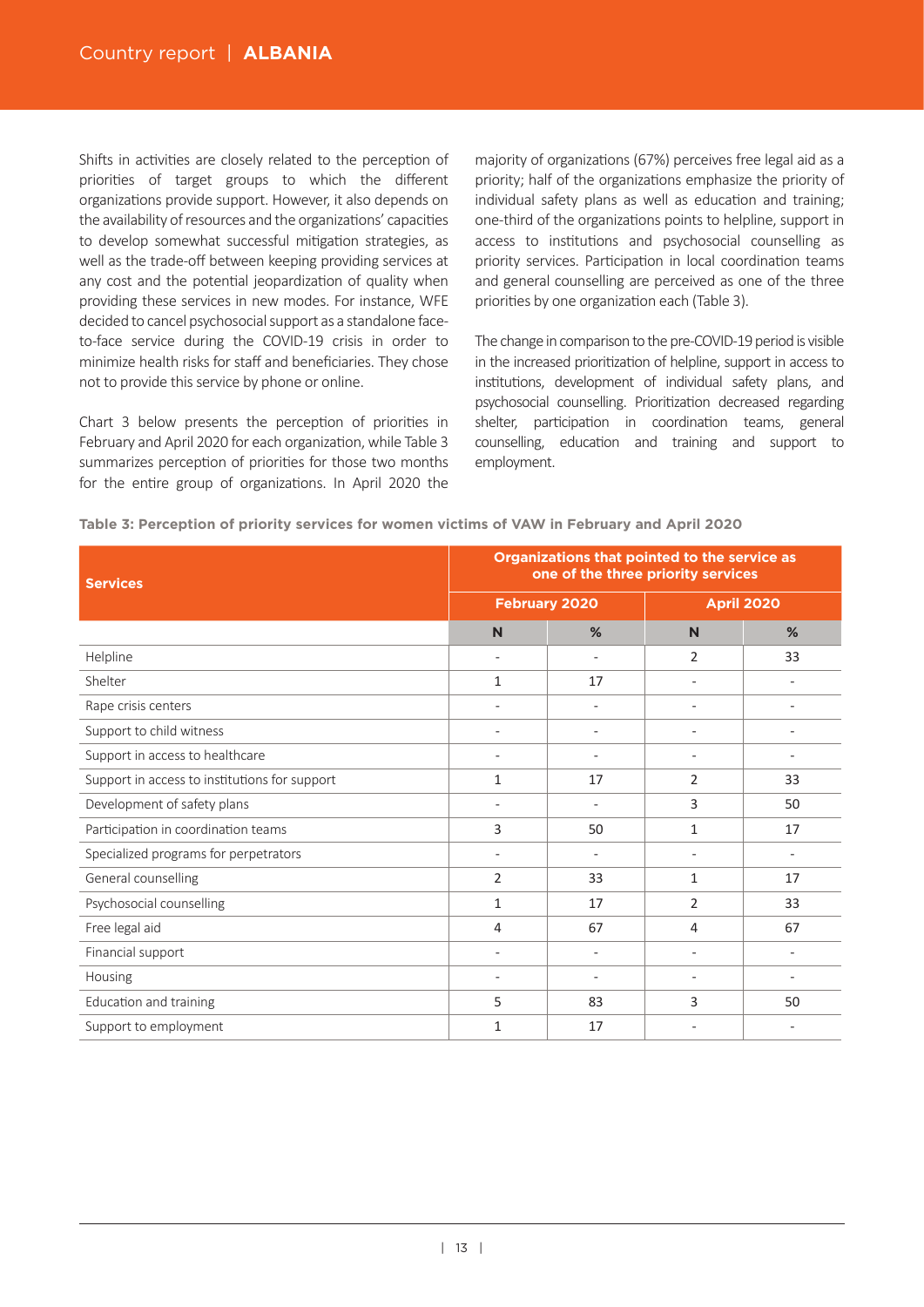**Chart 3: Perception of priority services in protection of women victims of VAW before and during the pandemic**

| <b>Perception of priorities in February and April 2020</b> |                                         |  |  |  |
|------------------------------------------------------------|-----------------------------------------|--|--|--|
| <b>FEBRUARY 2020</b>                                       | <b>APRIL 2020</b>                       |  |  |  |
| <b>OCYR</b>                                                | <b>OCYR</b>                             |  |  |  |
| 1. Participation in local coordination                     | 1. Development of safety plans          |  |  |  |
| 2. Education and training                                  | 2. Education and training               |  |  |  |
| 3. General counselling                                     | 3. Participation in local coordination  |  |  |  |
| <b>CLCI</b>                                                | <b>CLCI</b>                             |  |  |  |
| 1. Free legal aid                                          | 1. Free legal aid                       |  |  |  |
| 2. Support in accessing institutions                       | 2. Support in accessing to institutions |  |  |  |
| 3. Education and training                                  | 3. Education and training               |  |  |  |
| <b>HRDC</b>                                                | <b>HRDC</b>                             |  |  |  |
| 1. Free legal aid                                          | 1. Helpline                             |  |  |  |
| 2. Education and training                                  | 2. Development of safety plans          |  |  |  |
| 3. Participation in local coordination                     | 3. Free legal aid                       |  |  |  |
| <b>WFE</b>                                                 | <b>WFE</b>                              |  |  |  |
| 1. Psychosocial counselling                                | 1. Helpline                             |  |  |  |
| 2. Free legal aid                                          | 2. Psychosocial counselling             |  |  |  |
| 3. Shelter                                                 | 3. Free legal aid                       |  |  |  |
| <b>ADRF</b>                                                | <b>ADRF</b>                             |  |  |  |
| 1. General counselling                                     | 1. General counselling                  |  |  |  |
| 2. Free legal aid                                          | 2. Psychosocial counselling             |  |  |  |
| 3. Education and training                                  | 3. Free legal aid                       |  |  |  |
| <b>GADC</b>                                                | <b>GADC</b>                             |  |  |  |
| 1. Participation in local coordination                     | 1. Access to other institutions         |  |  |  |
| 2. Education and training                                  | 2. Development of safety plans          |  |  |  |
| 3. Support in employment                                   | 3. Education and training               |  |  |  |

All organizations changed priorities due to the pandemic (Chart 3). Not only prioritization of services has changed, but also the mode of service delivery. Organizations moved their services online wherever possible. For example, CLCI and HRDC provide free legal aid online and assisted beneficiaries in accessing institutions through online contacts with representatives of these institutions. WFE, GADC and ARDF provide counselling services through phone, online or via social media. Organization staff mostly works from home.

Although many challenges are common to the different types of services, organizations are facing specific challenges in the delivery of particular services. In the following sections, the challenges and mitigation strategies together with lessons learned and needs for support are presented regarding currently implemented services.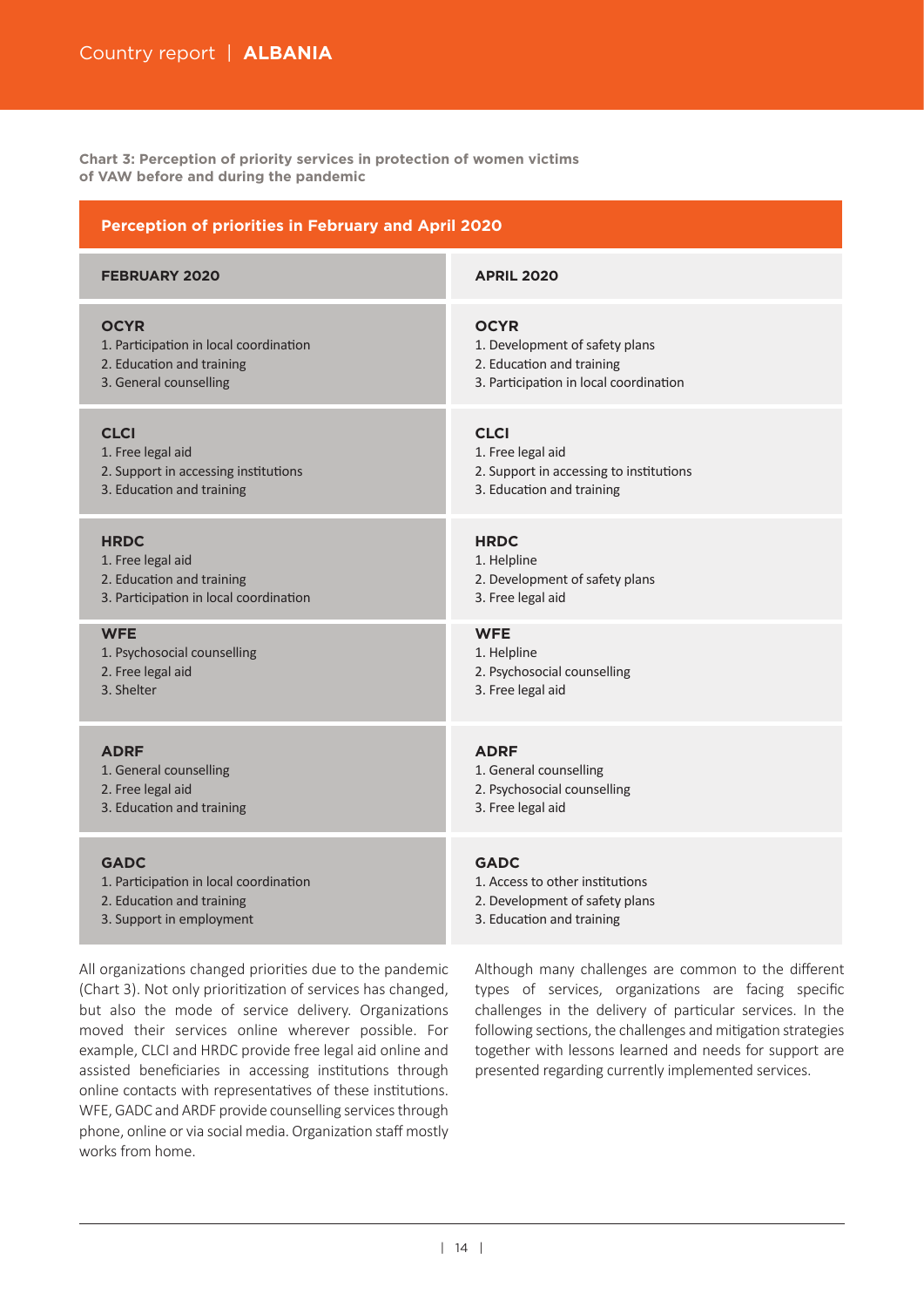## **Helpline services**

Helpline services have been provided by CLCI since 1996 and WFE since 1999. The services are comprehensive, including information sharing, consultations, psychosocial and legal support, and referral to specialized services. The content of the services has not changed due to the COVID-19 crisis, but the delivery method has (Table 4). This service has shifted to being offered from experts' homes. On a positive note, even before the outbreak of the COVID-19 crisis, this service was offered through alternative channels, such as e-mail, online chat or mobile applications. Therefore, the organizations already had the know-how to respond to the new situation. These existing practices have enabled them to easily adjust and keep the helpline operational.

**Table 4: Changes in content and method of helpline service**

| <b>Content of the helpline</b>       | <b>CLCI</b>     |              | <b>WFE</b>      |              |
|--------------------------------------|-----------------|--------------|-----------------|--------------|
|                                      | <b>February</b> | <b>April</b> | <b>February</b> | <b>April</b> |
| Information sharing, consultations   |                 |              |                 |              |
| Psychosocial support                 |                 |              |                 |              |
| Legal support                        |                 |              |                 |              |
| Referral to specialized services     |                 |              |                 |              |
| <b>Method of service delivery</b>    |                 |              |                 |              |
| Through phone from the office        |                 |              |                 |              |
| Through phone from the home of staff |                 |              |                 |              |
| Through e-mail                       |                 |              |                 |              |
| Through online chat                  |                 |              |                 |              |
| Through mobile application chat      |                 |              |                 |              |
|                                      |                 |              | $\blacksquare$  |              |

Legend: Provided Not provided

Organizations providing helpline services identified various challenges they are facing in regard to the helpline service and other similar services since the outbreak of the pandemic (Table 5 below). Although the main challenges are common for both organizations providing helpline services, there are differences caused partly by the immediate local context and strategies

used by the organizations. While both CLCI and WFE face challenges in cooperating with other institutions offering protection to survivors, WFE has mitigated these challenges by enhancing cooperation with local government institutions in order to provide more effective protection.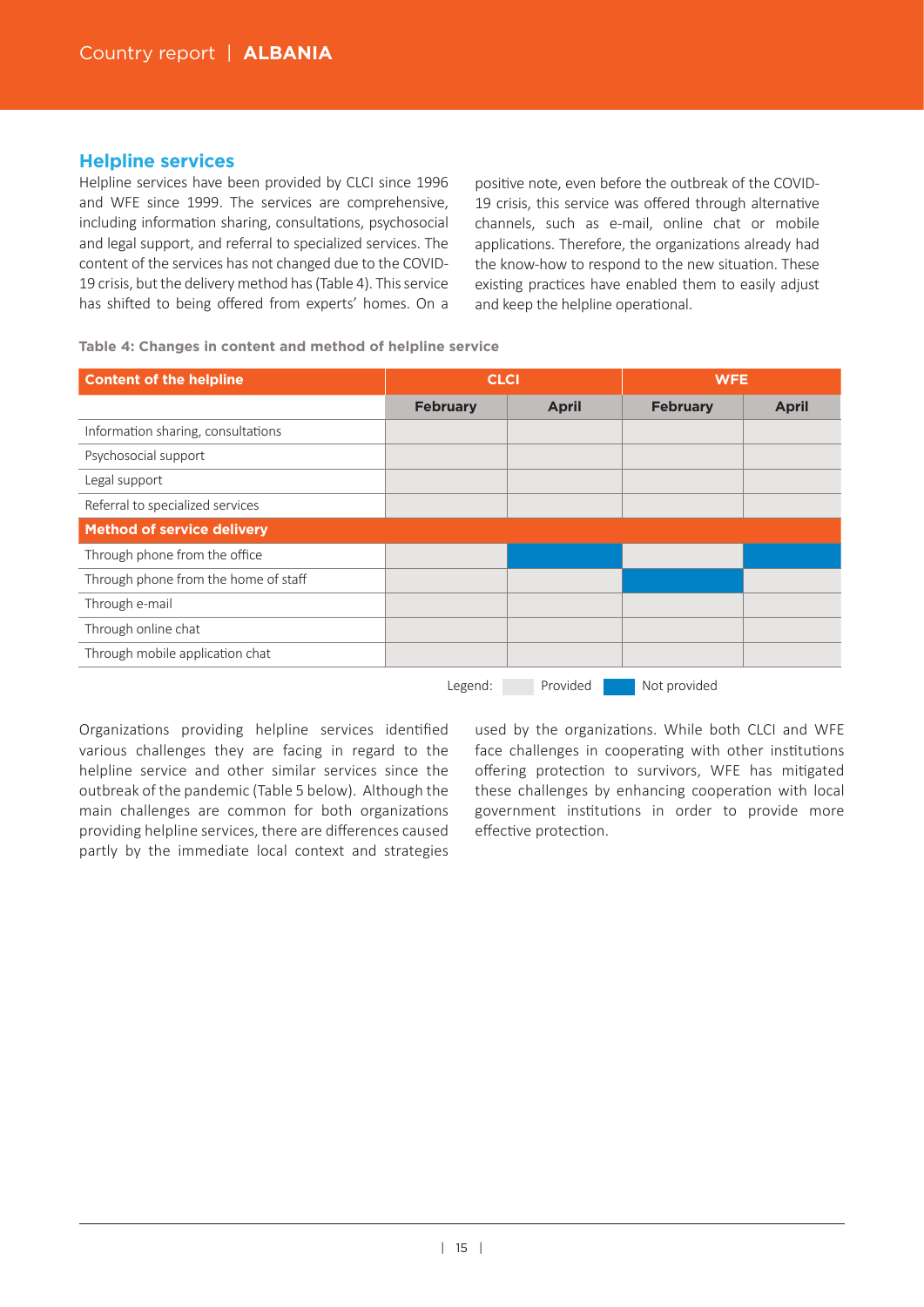**Table 5: Challenges and mitigation strategies related to helpline**

| <b>Key challenges</b>                                                                                               | <b>CLCI</b>                | <b>WFE</b>                 | <b>Mitigation strategies</b>                                                                                   |
|---------------------------------------------------------------------------------------------------------------------|----------------------------|----------------------------|----------------------------------------------------------------------------------------------------------------|
| Health problems and health risks of organization<br>staff                                                           |                            | V                          | Service is provided online and by phone so there is no<br>risk                                                 |
| Health risks of beneficiaries                                                                                       |                            | ✔                          | Service is provided online and by phone so there is no<br>risk                                                 |
| The access of victims of VAW to services due to the<br>lack of transport                                            | ✔                          | V                          | Service is provided by telephone, e-mail, online. In case<br>of an emergency, police patrols accompany victims |
| The access of victims of VAW to services due to the<br>lack of information                                          | $\boldsymbol{\mathscr{L}}$ | ✔                          | Disseminating information through all media channels<br>of the organization                                    |
| The access of victims of VAW to services due to the<br>curfew                                                       | $\boldsymbol{\mathscr{L}}$ | V                          | Calling the police for access of violated women in<br>relevant services even in curfew                         |
| The access of victims of VAW to services due to the<br>firmer control of perpetrator                                | $\boldsymbol{\mathscr{C}}$ | $\boldsymbol{\mathscr{L}}$ | Using chat and being in close cooperation with police<br>with availability to call them any time               |
| The access of victims of VAW to services due to the<br>inadequate communication channels (i.e. cannot<br>use phone) | $\boldsymbol{\mathscr{C}}$ | V                          | Using media to inform them on availability of services                                                         |
| Cooperation with justice system in support to<br>beneficiaries                                                      | ✔                          |                            | Direct communication with judges. The referral is done<br>by phone, e-mail and other communication channels    |
| Cooperation with social protection system in<br>support to beneficiaries                                            | $\boldsymbol{\mathscr{L}}$ |                            | Using online communication with social protection<br>system staff                                              |
| Cooperation with police $+$ judiciary $+$ other existing<br>referral system in support to beneficiaries             | ✔                          |                            | Communication with local coordinators in municipality<br>level                                                 |

#### **LESSONS LEARNT AND NEEDS FOR SUPPORT**

The WFE narrative provides insights into addressing potential challenges with a proactive approach.

## **WFE**

'We are working hard so that we do not have many fluctuations and that the impact on the beneficiaries is equally functional, fulfilling and positive. The Woman Forum Elbasan has not cut off connections and contacts with survivors of domestic violence and has been offering counselling through the telephone numbers of all the staff that provide services. On social networks, WFE shares almost daily social and legal information for survivors of domestic violence, including children who are equally affected by all kinds of forms of violence and abuse, as well as sexual violence within the family. WFE encourages all violence survivors to contact the published phone numbers. Every day WFE has had cases of phone calls from women and girls not only to provide psychological service, but also legal counselling. It is positive that after the closure of the court between 10-25 March 2020, the court has started working on cases of IPO/PO and urgent family matters. Services for survivors of violence have been offered on a daily basis by the

specialist staff of WFE who have strived to alleviate the burden of women and girls. When their needs have been beyond the reach of the services offered by WFE, we have collaborated with relevant local institutions through phone calls and official requests to assist WFE beneficiaries, survivors of violence. WFE has extended its cooperation with Municipalities where the survivors of violence reside and with the State Social Services to help women equipped with IPO/PO to be provided with economic assistance.WFE has made requests that some of the beneficiaries facing these difficult times with scarce economic resources to be provided with food packages. A list with names was issued and sent to the Municipality of Elbasan. Also, many other interventions were performed by volunteer citizens and from potential donors to positively impact the life of women and girl survivors of violence and meet their needs in this extraordinary isolation and social distancing period.'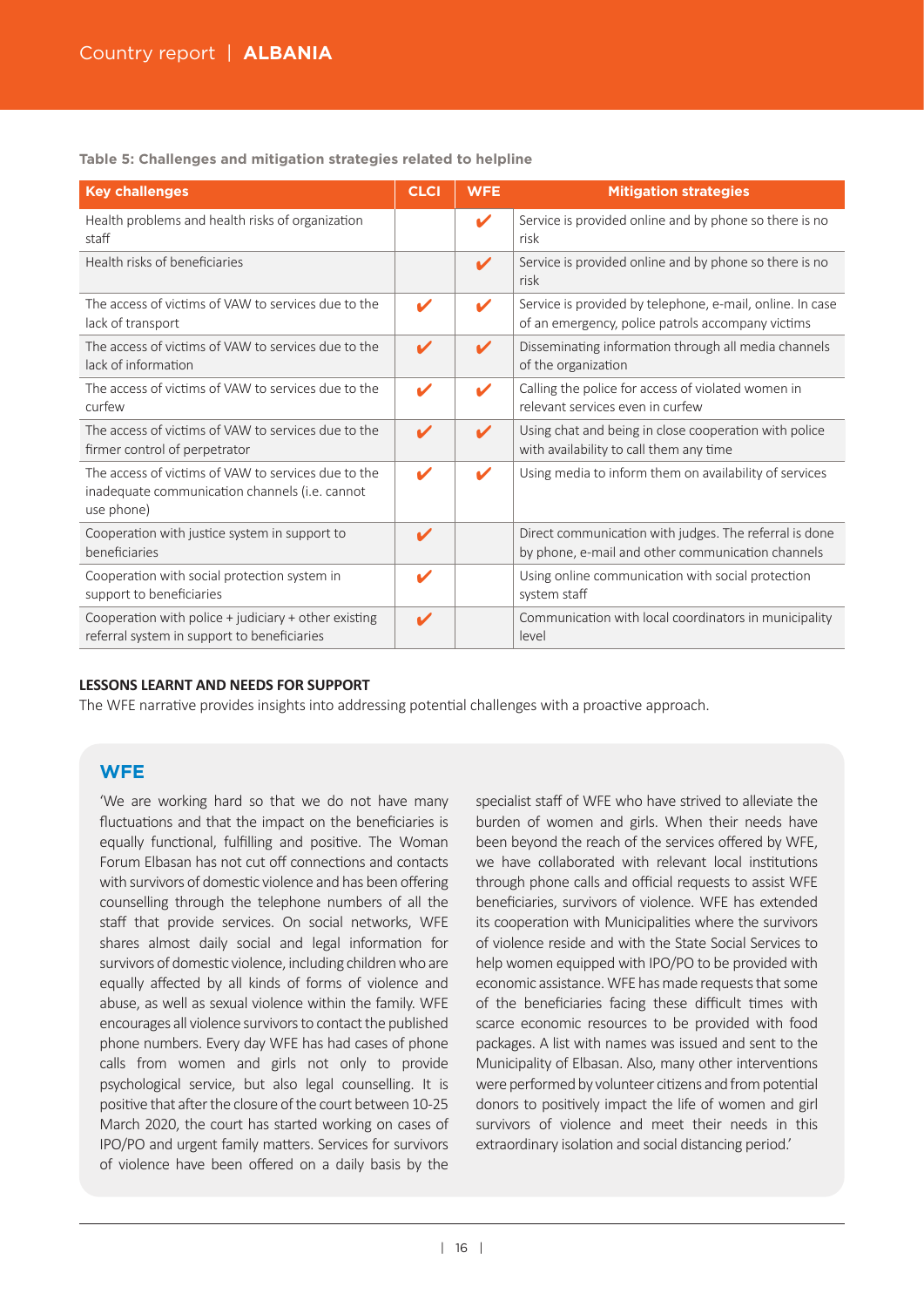CLCI provides another relevant example of adjustment with the transfer of its legal counselling activities online after the establishment of the platform 'Ask a lawyer'.

One of the main lessons learnt is that a previous record of using different communication technologies and channels, as well as already-developed capaci�es for diverse forms of  $comm$ unication – including phone, online and social media, mobile applications – are reliable preconditions for maintaining the helpline services in a pandemic situation. Also, organizations reported that having communication officers helped to swiftly adjust the way the organization has been communicating with target groups and the broader community. It enables better information sharing on services available to women under these new circumstances.

The most pressing needs identified by organizations to provide effective helpline services are as follows:

- Resources to develop an online platform 'Ask lawyer for free,' where it would be possible to publish questions and answers respecting confidentiality of personal data (CLCI);
- More lawyers specialized in online counselling;

#### **Table 6: Changes in content of shelter services**

| <b>Content of the helpline</b>                                     | <b>February</b>                 | <b>April</b>                                |
|--------------------------------------------------------------------|---------------------------------|---------------------------------------------|
| Accommodation for women<br>and children                            |                                 |                                             |
| Psychosocial support                                               |                                 |                                             |
| Legal support                                                      |                                 |                                             |
| Development of safety plans                                        |                                 |                                             |
| Assistance in communication<br>with other institutions             |                                 |                                             |
| Short term financial or in-kind<br>assistance for women in shelter |                                 |                                             |
| $\sim$                                                             | $\cdot$ $\cdot$ $\cdot$ $\cdot$ | $\cdot$ $\cdot$ $\cdot$ $\cdot$<br>$\cdots$ |

Legend Provided Not provided

- Training for staff for emergency situations;
- Cooperation with local radio and TV stations to have dedicated programmes to bring attention to violence against women (VAW) and available support services on a regular basis for the duration of the crisis.

## **Shelters**

Shelter services are provided only by WFE and have been provided since 2012.

## **CHALLENGES, MITIGATION AND INNOVATION**

WFE shelter provides accommodation for women and children victims of violence, psychosocial support, legal support, development of safety plans, and assistance in communication with other institutions. This list of services provided by the organization has not changed since the outbreak of the pandemic (Table 6).

Key challenges in keeping the shelter operational are related to health risks for staff and beneficiaries, reduced mobility of beneficiaries due to restriction measures and firmer control of perpetrators. WFE responds to these challenges with various mitigation strategies, including application of health safety measures and cooperation with police (Table 7).

#### **Table 7: Challenges and mitigation strategies related to shelter services**

| <b>Key challenges</b>                                                                   | <b>Mitigation strategies</b>                                                                                                                                                          |
|-----------------------------------------------------------------------------------------|---------------------------------------------------------------------------------------------------------------------------------------------------------------------------------------|
| Health problems and health                                                              | Applying strict health safety                                                                                                                                                         |
| risks of organization staff                                                             | measures                                                                                                                                                                              |
| Health risks of beneficiaries                                                           | Applying strict health safety<br>measures                                                                                                                                             |
| The access of victims of VAW                                                            | Cooperation with state                                                                                                                                                                |
| to services due to the lack of                                                          | police; beneficiaries being                                                                                                                                                           |
| transport                                                                               | accompanied by police patrol                                                                                                                                                          |
| The access of victims of VAW                                                            | Police provides transport for                                                                                                                                                         |
| to services due to curfew                                                               | victims to the shelter                                                                                                                                                                |
| The access of victims of VAW<br>to services due to the firmer<br>control of perpetrator | Cooperation with police and<br>local coordinators against<br>domestic violence which<br>usually have contact<br>information of women that<br>were referred to the support<br>services |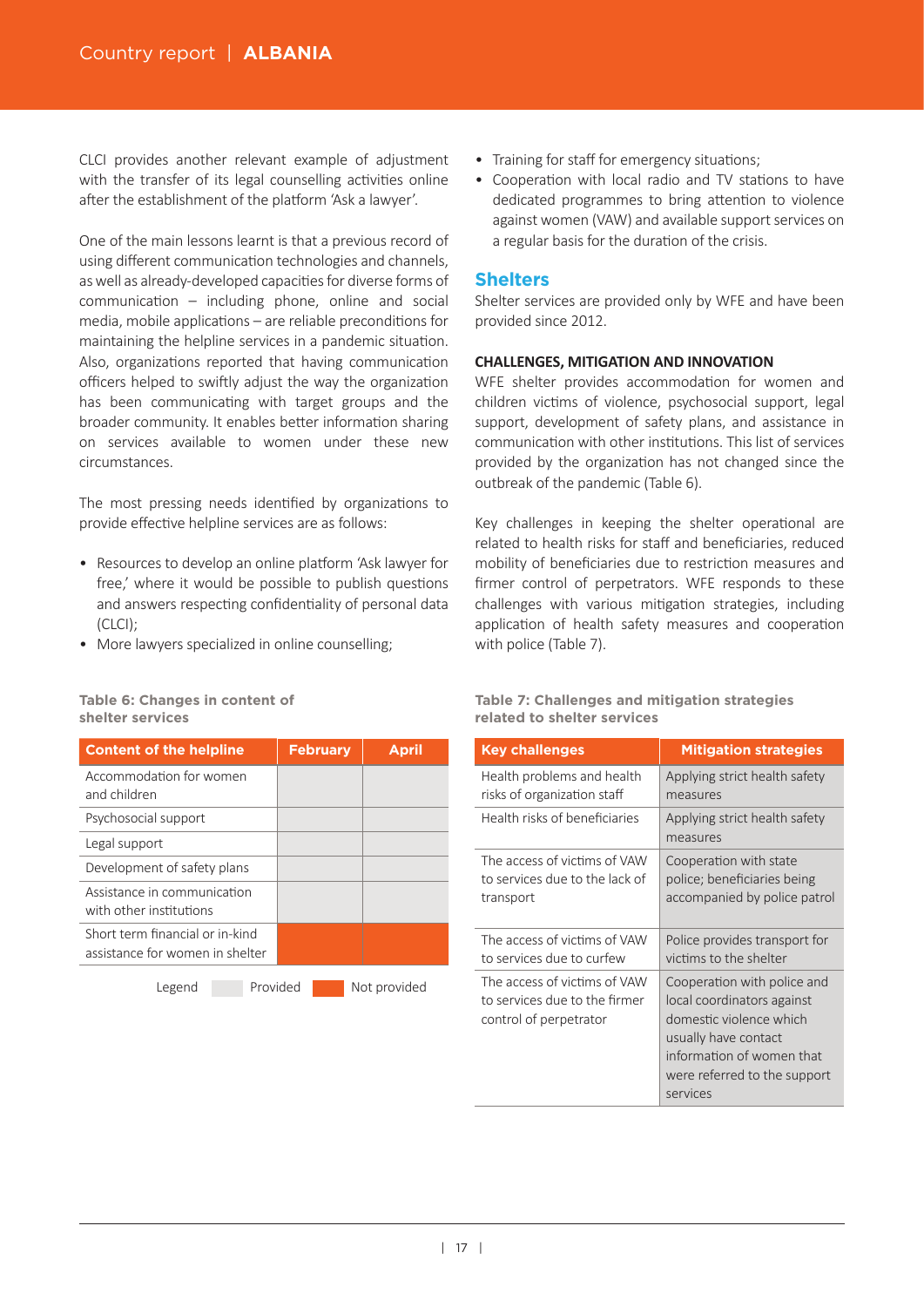#### **LESSONS LEARNT AND NEEDS FOR SUPPORT**

WFE has reported that health risks are particularly high among women from marginalized groups, such as those from Roma and Egyptian communities, due to their difficult living conditions and poor housing and hygiene conditions. These women are difficult to reach due to the restrictions in face-to-face communication, lack of public transport and curfew. Strategies informing women from other target groups about available services are not effective with these marginalized groups due to their stronger isolation and digital gaps.

In order to adjust more effectively to the pandemic situation, the organization will need:

- Training provision for staff on new protocols for shelters issued by the Ministry of Health and Social Protection;
- Continuous support to shelter;
- Support in campaigning for dissemination of information about available services in the new context:
- Improvement of safety plans to adjust to the crisis situation;
- Support in better outreach to women from marginalized groups, especially through 'one-on-one' meetings online or in person;

• Closer cooperation with local coordinators against violence in order to establish more effective referrals and support to women who were beneficiaries of different services.

### **Free legal aid as standalone service**

Free legal aid is provided by CLCI, HRDC, WFE and ADRF.

#### **CHALLENGES, MITIGATION AND INNOVATION**

Organizations are reporting that due to the isolation of women with perpetrators at home and the firmer control perpetrators have over them, the number of reported cases to police has decreased in March. They also report that some shelters have restricted admission of new beneficiaries after the outbreak of the pandemic, in order to prevent infection from entering the shelter and endangering women and children already accommodated there. One of the major challenges identified is the reduced workload of justice system institutions, especially courts that issue protection orders, which reduced their workload to only emergency cases such as immediate protection orders, while other cases related to VAW and domestic violence are postponed.

| <b>Key challenges</b>                                                                                                  | <b>CLCI</b> | <b>HRDC</b> | <b>WFE</b> | <b>ADRF</b> | <b>Mitigation strategies</b>                                                                                                                        |
|------------------------------------------------------------------------------------------------------------------------|-------------|-------------|------------|-------------|-----------------------------------------------------------------------------------------------------------------------------------------------------|
| Health problems and health risks of<br>organization staff                                                              |             |             |            | ✔           | Counselling is provided online. Only some court<br>sessions are organized. In case of emergency<br>interventions, consultants wear protective gear. |
| Health risks of beneficiaries                                                                                          |             |             |            |             | Service is provided online due to the health risks;<br>beneficiaries prefer to postpone proceedings.                                                |
| The access of victims of VAW to<br>services due to the lack of transport                                               |             |             |            |             | Service is provided by telephone, online. In case<br>of emergency, police patrols accompany them.                                                   |
| The access of victims of VAW to<br>services due to the lack of information                                             | V           |             |            |             | Disseminating information through all media<br>channels of the organization.                                                                        |
| The access of victims of VAW to<br>services due to the curfew                                                          |             | v           |            |             | Calling the police for access to the system even<br>during curfew.                                                                                  |
| The access of victims of VAW to<br>services due to the firmer control of<br>perpetrator                                |             |             |            | ✔           | Using chat and being in close cooperation with<br>police with availability to call them any time.                                                   |
| The access of victims of VAW to<br>services due to the inadequate<br>communication channels (i.e. cannot<br>use phone) |             |             |            |             | Using media to inform them on availability of<br>services.                                                                                          |
| Insufficient space for accommodating<br>victims                                                                        |             |             |            |             | Organization identified the challenge but did not<br>propose any mitigation strategy.                                                               |
| Difficulties in provision of food,<br>clothes, hygiene for beneficiaries                                               |             |             |            |             | Referring to municipalities and social services for<br>assistance.                                                                                  |

#### **Table 8: Challenges and mitigation strategies related to free legal aid**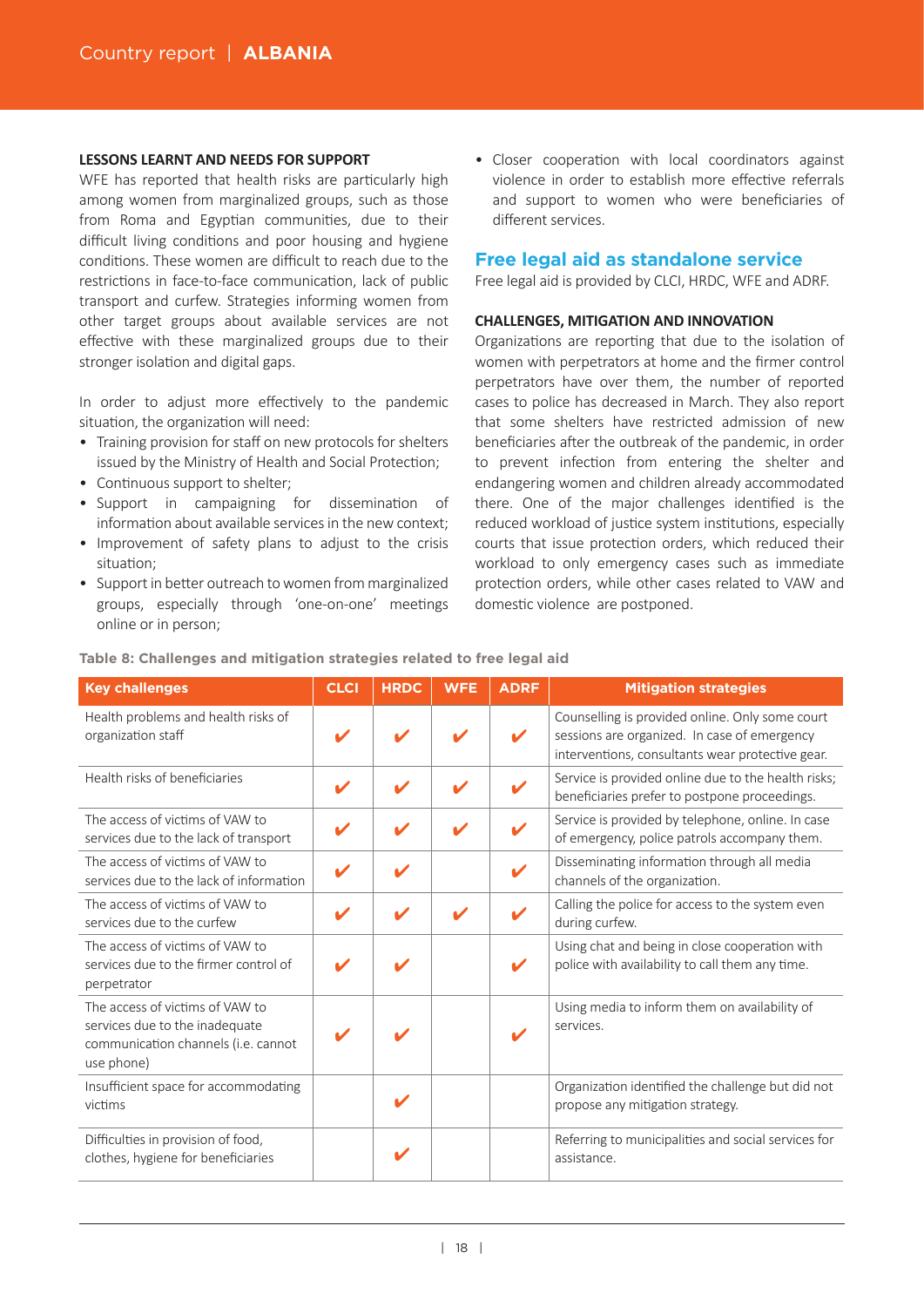| <b>Key challenges</b>                                                                                  | <b>CLCI</b> | <b>HRDC</b> | <b>WFE</b> | <b>ADRF</b> | <b>Mitigation strategies</b>                                                                                                                 |  |  |  |
|--------------------------------------------------------------------------------------------------------|-------------|-------------|------------|-------------|----------------------------------------------------------------------------------------------------------------------------------------------|--|--|--|
| Cooperation with justice system in<br>support to beneficiaries                                         |             |             |            |             | Direct communication with judges. The referral is<br>done by phone, e-mail and other<br>communication channels.                              |  |  |  |
| Cooperation with social protection<br>system in support to beneficiaries                               |             |             |            | v           | Using online communication with social<br>protection system. All organizations emphasized<br>good cooperation with social protection system. |  |  |  |
| Cooperation with police + judiciary +<br>other existing referral system in<br>support to beneficiaries |             |             |            |             | Communication with local coordinators at<br>municipality level.                                                                              |  |  |  |

#### **LESSONS LEARNT AND NEED FOR SUPPORT**

Some organizations reported a need for more time to reflect on the new situation and their adjustments. Others indicated several lessons learnt, among them the importance of using alternative channels of communication, online chats, platforms, and similar tools. However, some organizations state that online counselling is not an adequate replacement for face-to-face legal counselling and indicate they will return to the 'old fashioned way' as soon as the situation allows it.

The organizations reported the following needs:

- Training of staff involved in the organization and delivery of services in emergency situations;
- Support to engage more volunteers to communicate with women in need beyond working hours;
- Establishment of a web platform for legal counselling and engagement of a lawyer;

• Engagement of law students in cooperation with law faculty, with the aim to provide pro bono services. In order to motivate students to engage in this service an award could be introduced. They would work under supervision of organizations' lawyers and within the framework of an internship.

#### **Support to child witnesses**

CLCI is the only organization currently providing support to child witnesses.

#### **CHALLENGES, MITIGATION AND INNOVATION**

The challenges related to this service include health risks for staff and beneficiaries, difficult access to protection due to restricted mobility and cooperation with the justice system. CLCI addresses these challenges using various strategies, such as adjusting health safety measures, providing online counselling and good communication with the judiciary (Table 9).

**Table 9: Challenges and mitigation strategies related to support to child witnesses**

| <b>Key challenges</b>                                                                               | <b>Mitigation strategies</b>                                                    |
|-----------------------------------------------------------------------------------------------------|---------------------------------------------------------------------------------|
| Health problems and health risks of organization staff                                              | Applying strict health safety measures                                          |
| Health risks of beneficiaries                                                                       | Children are not present in the court                                           |
| The access of victims of VAW to services due to the lack of<br>transport                            | Service is provided online and by phone                                         |
| The access of victims of VAW to services due to curfew                                              | Police provides transport of victims to shelter                                 |
| Cooperation with justice system in support to beneficiaries                                         | Good communication with judiciary                                               |
| Cooperation with social protection system in support to<br>beneficiaries                            | Communication with the social care child units in the<br>municipality           |
| Cooperation with police + judiciary + other existing<br>referral system in support to beneficiaries | Support and advise referral system actors on managing the<br>beneficiary's case |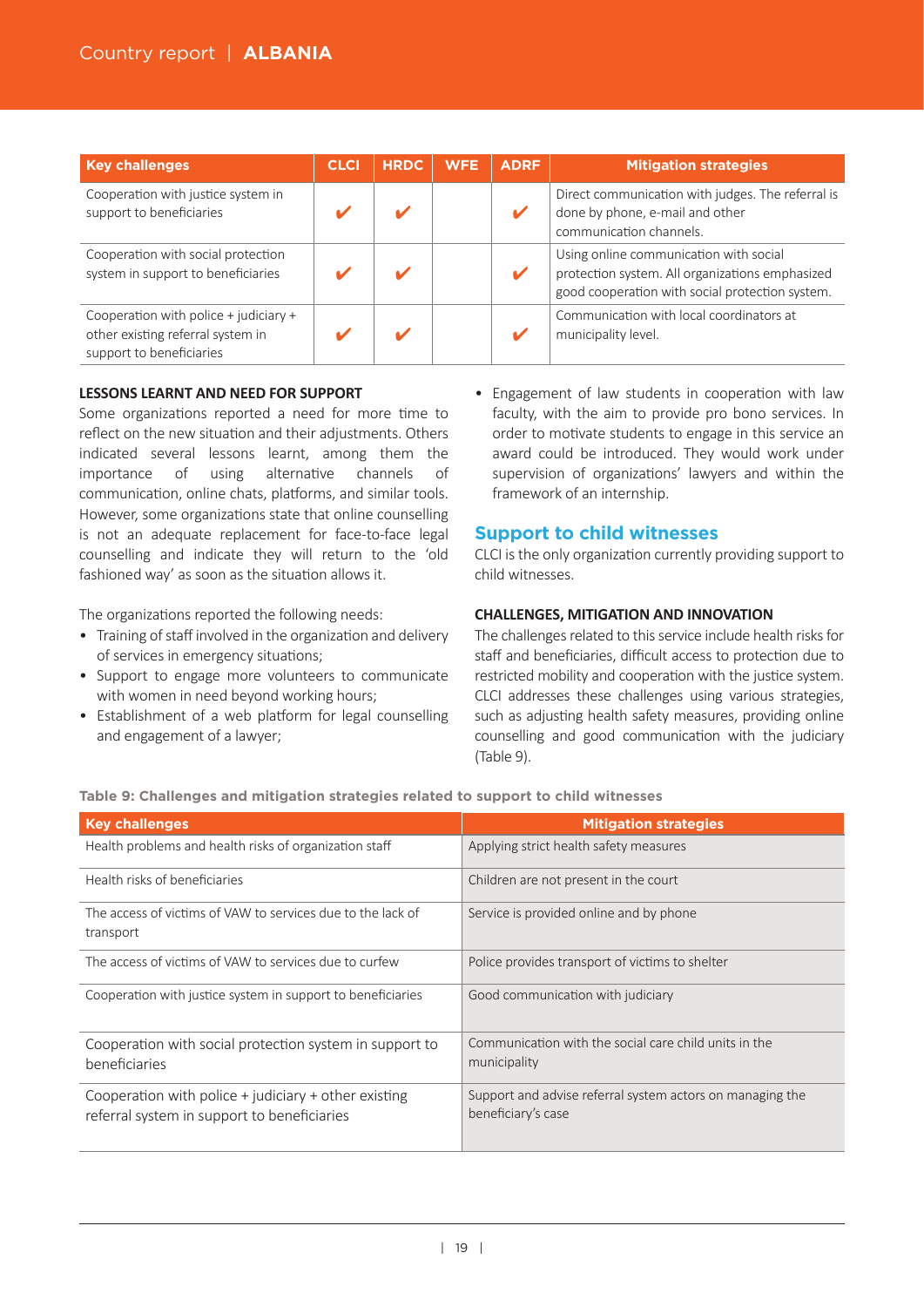#### **LESSONS LEARNT AND NEED FOR SUPPORT**

CLCI states that the services were adjusted successfully. They provide online and telephone counselling for mothers, their lawyers prepare legal documentation working at home, they use traditional and social media to inform women on availability of the service, and they refer cases to other service providers.

For more effective service, CLCI needs:

- A lawyer for online and telephone counselling as well as an online platform where beneficiaries can post questions to be answered by lawyers;
- An additional lawyer specialized in counselling for children witnesses;
- Increased cooperation with the Child Protection Agency;
- Cooperation with Order of Psychologists to engage them in the cases of children witnesses with facilitation  $of C|C|$

## **Assistance in accessing healthcare and other institutions**

WFE is the only organization providing support to survivors in accessing healthcare. Referral to healthcare is currently done through phone, e-mail and official letters. When cooperation is in place with local institutions, there is no difficulty in referring cases to health institutions.

Support in access to other institutions is provided by CLCI, HRDC, WFE, GADC and ADRF.

Organizations indicated that police have changed the working regime. As their main priority is monitoring movement restrictions during pandemic measures, they disregard the reminder of the police departments to effectively address cases of domestic violence. It is also now more difficult to reach police by phone, as their lines are busy with people asking permission to move. Moreover, local coordinators with whom organizations cooperate now work from home, making coordination more difficult. Finally, police have less contact with the population due to safety measures.

Organizations point to changes in the work of judiciary and social protection systems. Activities have been effectively reduced. Courts only work for emergency cases like emergency protection orders; they do not organize proceedings for other VAWG and domestic violence related cases. Social protection workers work from home. It is especially difficult to offer holistic protection when multisectoral cooperation is needed, which requires a combination of legal, health, housing or similar measures.

The needs indicated by organizations include:

- Opening a direct communication channel with relevant institutions (police, healthcare and social care institutions), possibly through the Monitoring Network Against Gender-Based Violence, a platform of over 40 organizations, to advocate/lobby with the central government;
- Establishing protocols for cooperation between CSO service providers and relevant local institutions:
- Creating a task force at local level with most essential service providers, smaller than the referral mechanism, to be in charge of coordinating the response to GBV during times of crisis.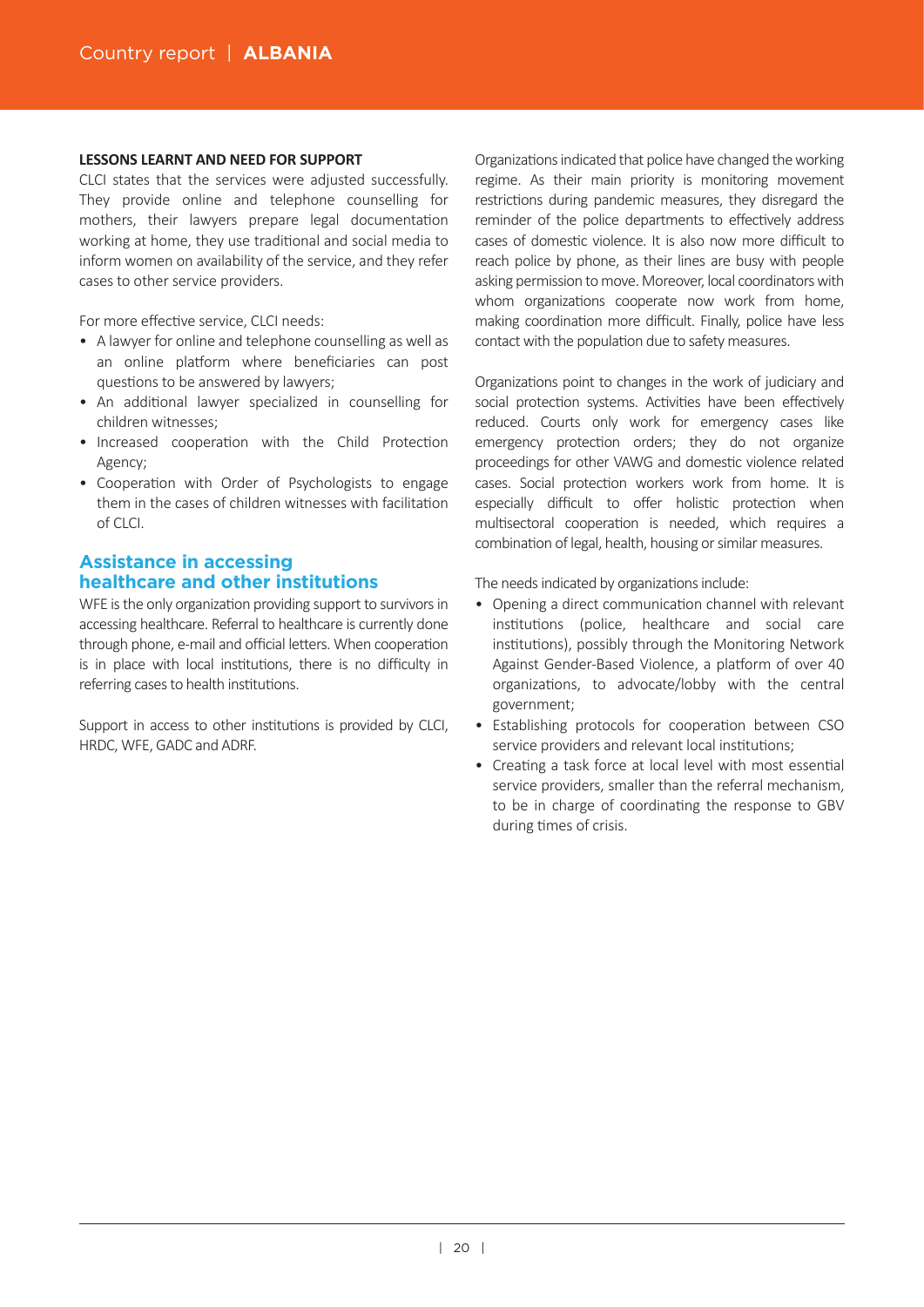## **Situation among beneficiary groups and challenges in access to services**

Organizations that participated in the mapping exercise did not notice a significant change in types of violence against women reported to them. Only one organization noted an increase in reported cases of violence.

| <b>Key challenges</b>                         | <b>Observatory</b> | <b>CLCI</b>  | <b>HRDC</b> | <b>Women</b><br>Forum.     | <b>GADC</b>                | <b>ADRF</b> |
|-----------------------------------------------|--------------------|--------------|-------------|----------------------------|----------------------------|-------------|
| Elderly women                                 |                    | $\mathbf{v}$ | V           | V                          | $\boldsymbol{\mathcal{L}}$ |             |
| Roma women                                    |                    | V            | V           | V                          | $\boldsymbol{\mathcal{U}}$ |             |
| Refugees                                      |                    | V            |             |                            |                            |             |
| Women from rural and remote areas             |                    | V            | V           | $\boldsymbol{\mathcal{L}}$ | $\boldsymbol{\mathcal{L}}$ |             |
| Women with disabilities                       |                    | V            | V           |                            |                            |             |
| Women from ethnic minorities                  |                    | $\mathbf{v}$ | V           | V                          | V                          |             |
| <b>LGBTI</b>                                  |                    | V            | V           |                            |                            |             |
| Sex workers                                   |                    | V            | V           |                            | ✔                          |             |
| Women not belonging to any of previous groups |                    | v            |             |                            |                            |             |

**Table 10: Groups of women to which organizations deliver services**

**Elderly women** are isolated due to the government measures, which have placed more severe restrictions on the elderly, who are not allowed to go out, even for essential services. Organizations try to reach them through online services and by contacting previous beneficiaries by phone and cooperating with local institutions, GBV coordinators in their municipali�es, police or social protection services.

**Roma women** also live in isolated communities, and they face severe economic problems as they cannot perform the work they did prior to the pandemic, usually in the informal job market. Organizations try to address the issue of outreach and support to Roma women through cooperation with local institutions and also through phone calls with former beneficiaries or community leaders.

**Rural women** are in a similar situation, and due to the

cancellation of public transport, they cannot reach cities where services are located. Organizations try to reach them by phone, social media and through cooperation with local institutions.

**Women with disabilities** are targeted with online services and contacted by phone, social media and through cooperation with local institutions.

In order to more effectively reach women from mentioned groups, organizations need:

- Support to produce leaflets on the availability of services during the pandemic that are tailored to each specific group and can be broadly distributed;
- Resources to develop online counselling platforms to employ more digital technologies in providing counselling to women;
- Resources to engage more staff to reach out to women from groups that cannot be reached digitally.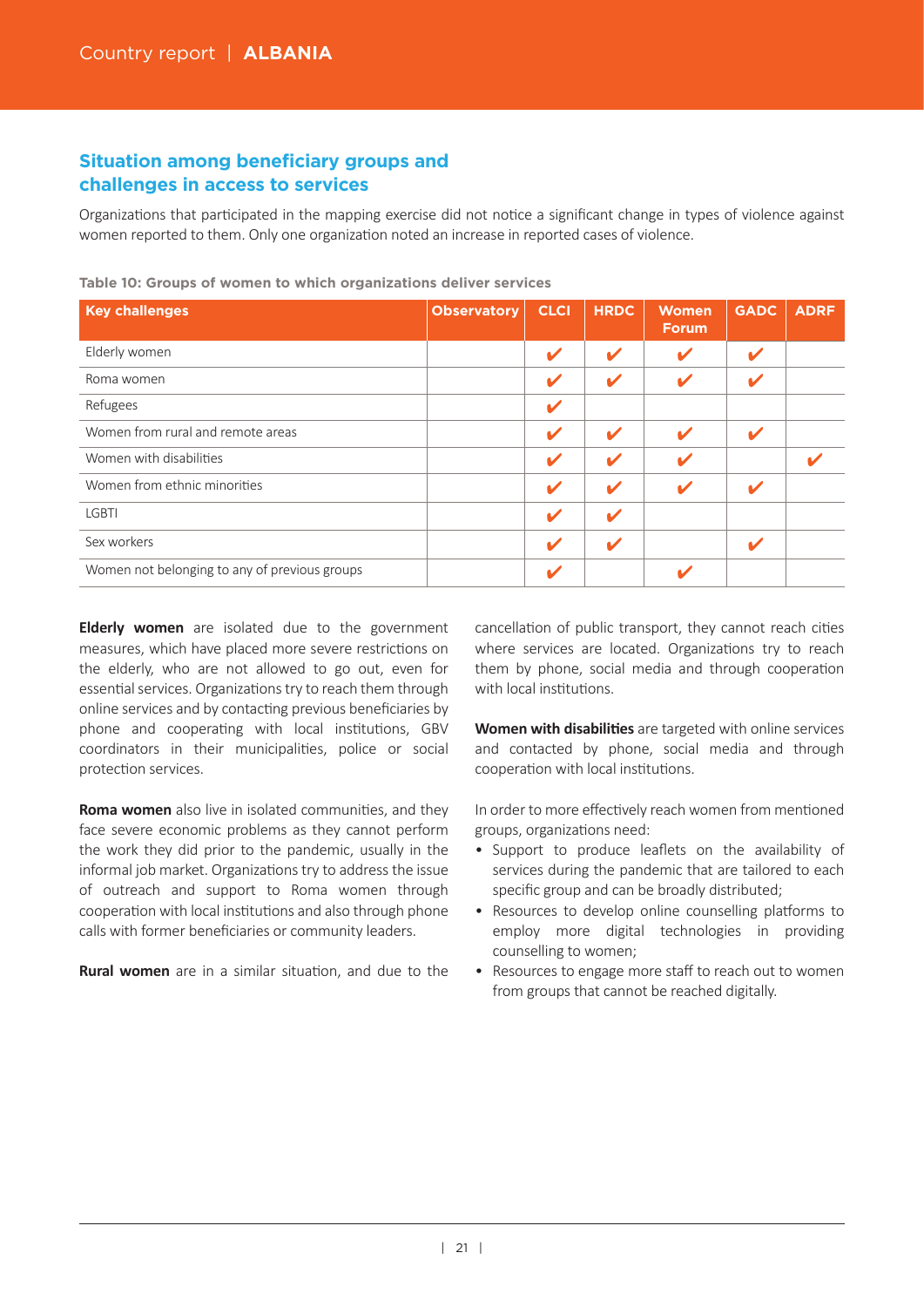# **4. Challenges related to other VAW activities**

Organizations adjusted to the pandemic situation also in regard to other activities they usually conduct, such as awareness raising, campaigning, research and advocacy. They are in contact with donors with whom they jointly identify needs and redefine project schedules. Overall, so far, they have managed to more or less maintain key activities

Currently, education and training activities are postponed, but organizations have been considering options to conduct some of these activities using different online platforms. Other organizations emphasize that education and training cannot be implemented through digital technologies because their target groups lack digital equipment and literacy. As a consequence, the activities are postponed until the post-pandemic period.

The organizations were very active in advocacy prior to the COVID-19 crisis. ADRF advocacy was very diverse, for example focusing on the mobilization of people and professionals to report violence, treatment of victims of violence, police procedures, legislation and standards in protection, accountability of institutions providing response to violence against women, effective enforcement of preliminary protection orders, more effective referral mechanisms and/or improving the posi�on of women in a broader sense.

Some innovative ideas were proposed, such as the use of screens in public centers where videos with educational content could be broadcast. Messages for awareness raising should be simple and disseminated in areas where people gather, including markets and pharmacies, or on everyday consumption goods, such as bottles of milk or water

Research conducted by the organizations when the outbreak occurred includes opinion polls on attitudes, perceptions towards VAW, monitoring protection orders, women's rights in the labour market, functioning of the referral mechanisms, functioning of the domestic abuse centers and gender responsive budgeting. Research that has not been completed is now facing obstacles related to data collection due to the restriction of face-to-face communication. Therefore, these activities are postponed until the post-pandemic period.

- The needs identified by the organizations to overcome these challenges include more video content for education and training that can be broadcast instead of delivered during face-to-face trainings, such as webinars;
- To increase knowledge and skills in using video media, online tools, mobile applications, and other digital technologies and communication tools in order to provide content in new formats (videos, info sheets, platforms, etc.) for awareness raising and campaigning; support to engage public relations and communication staff for the implementation of the project;
- To increase capacities of local officials in new technologies, including by equipping them with online tools and increasing their skills for using such tools;
- Resources to engage communication officers that are now much more needed than before, as channels of communication have changed:
- Resources to engage technical staff in support to digital technologies;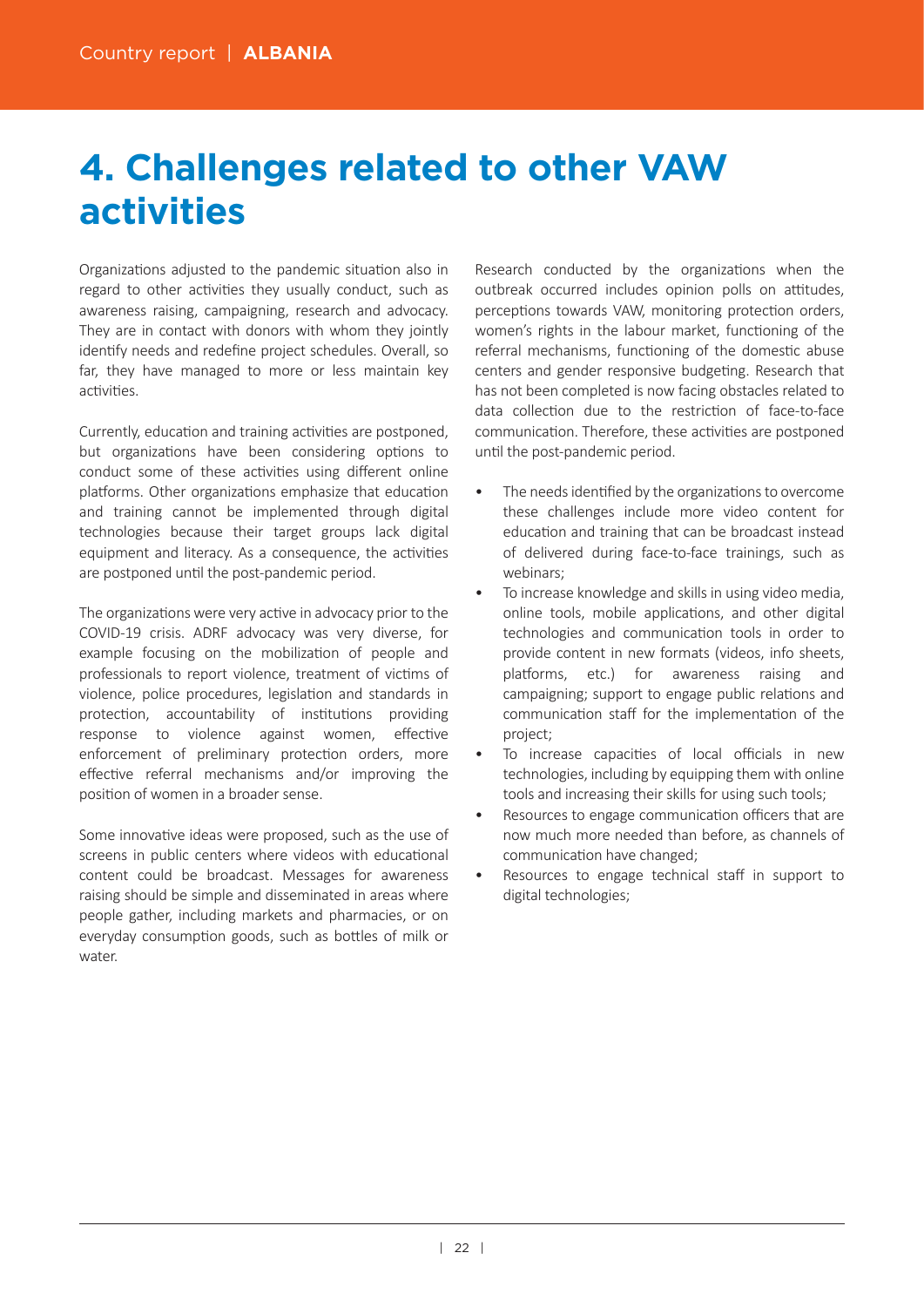# **5. Key recommendations for programming purposes**

The evidence on challenges and needs of organizations to adjust services as well as other activities to the pandemic situation provides data and information that could be used for programming purposes. Based on the evidence collected, the following recommendations are proposed:

### **Helpline**

- Create an online/mobile application that allows communication with safety and anonymity standards, also accessible to women with disabilities;
- Prepare and apply protocols that regulate a new form of communication via chat/e-mails in accordance with IC standards;
- Support provision of technical equipment that enables more efficient service delivery in accordance with IC standards;
- Enable financial support for improving professional capaci�es and number of professional staff engaged in 24/7 service provision;
- Train existing and new helpline staff on responding to VAW during crisis/pandemic;
- Develop information campaign materials in pharmacies, supermarkets and other essential businesses in reporting VAW.

### **Shelter**

- Improve operational capacities and safeguard procedures in shelters in line with health safety measures related to the COVID-19 pandemic;
- Update protocols and procedures with new health safety measures, including testing procedures prior to accommodation in shelters or separate premises for newly admi�ed women before they are tested for COVID-19;
- Provide education and training for all staff on efficient work in emergency situations;
- Provide financial support for improving professional capacities in shelters and number of professional staff engaged in service provision;
- Ensure availability and access to shelters and other help for women from marginalized groups. Gain more precise knowledge on which specific obstacles women from these groups face in access to services and what is needed to overcome them. This includes closer collaboration with local institutions such as administrative units and elderly council (village

representatives) to get closer to women from remote and rural areas, as well as more engagement with grassroots and local organizations/community activists who are familiar with and knowledgeable about the situation of women from different marginalized groups. This could be done by engaging them as intermediaries to get too hard to reach women in need of support;

- Create protocols for referral of shelters to humanitarian aid organizations for provision of food. clothes, and other necessities for their beneficiaries;
- Train and support local organizations/groups in conducting crowdfunding campaigns - online campaigns to provide necessary materials to women survivors either in shelters or with protection orders;
- Support exchange of best practices and models of transfer in preparation of individual safety plans between countries;
- Develop information/awareness campaigns on shelters at the local level.

## **Referral and assistance to access health, police, judiciary** and social protection

- Create protocols that will allow direct communication and cooperation in the provision of services with relevant local institutions (police, health and social care institutions) and enable women's organizations' participation in the work of local multisectoral teams during reduced work hours and remote work;
- Develop information/awareness campaign on available protection services, targeting especially women from vulnerable groups;
- Develop training for service providers on new technologies and platforms to connect services to women;
- Conduct and disseminate a mapping of services at the local level, including contact information and other relevant information on how to access the services:
- Organization of advocacy/lobbying activities at local and central level on addressing VAW and continuing services during crisis/pandemic;
- Provide training to healthcare professionals on connection between VAW, burn-out and support to healthcare professionals dealing with the COVID-19 pandemic;